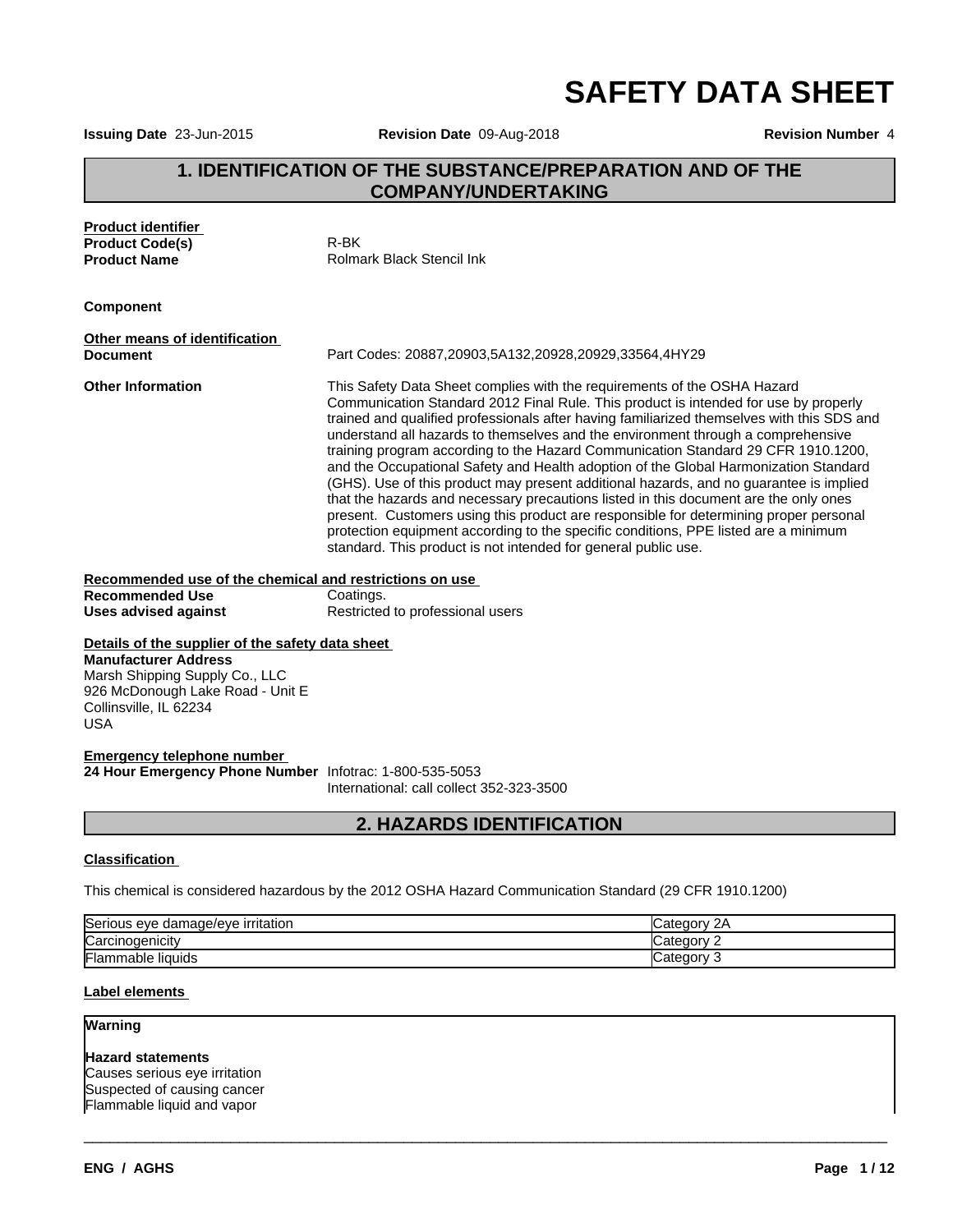

#### **Precautionary Statements**

Obtain special instructions before use Do not handle until all safety precautions have been read and understood Wear protective gloves/protective clothing/eye protection/face protection Wash face, hands and any exposed skin thoroughly after handling Keep away from heat/sparks/open flames/hot surfaces. - No smoking Keep container tightly closed Ground/bond container and receiving equipment Use explosion-proof electrical/ ventilating / lighting/ non-sparking/ equipment Use only non-sparking tools Take precautionary measures against static discharge

#### **Precautionary Statements - Response**

IF exposed: Call a POISON CENTER or doctor/physician IF IN EYES: Rinse cautiously with water for several minutes. Remove contact lenses, if present and easy to do. Continue rinsing If eye irritation persists: Get medical advice/attention IF ON SKIN (or hair): Take off immediately all contaminated clothing. Rinse skin with water/ shower In case of fire: Use CO2, dry chemical, or foam to extinguish

#### **Precautionary Statements - Storage**

Store locked up Store in a well-ventilated place. Keep cool

#### **Precautionary Statements - Disposal**

Dispose of contents/container to an approved waste disposal plant

## **Hazards not otherwise classified (HNOC)**

Not applicable

#### **Other Information** May be harmful if swallowed

**Unknown acute toxicity** 0 % of the mixture consists of ingredient(s) of unknown toxicity

## **3. COMPOSITION/INFORMATION ON INGREDIENTS**

#### **Mixture**

| <b>Chemical Name</b>              | <b>CAS No.</b>               | <br>О.<br><b>Neight-</b><br>- 70 |
|-----------------------------------|------------------------------|----------------------------------|
| -hvdroxv-4-methvlpentan-2-one<br> | $\sim$<br>100<br>- 71<br>−   | ~~<br>0Z                         |
| Carbon black                      | $\sim$<br>`3-86-∠<br>$\cdot$ | ັບ.                              |

## **4. FIRST AID MEASURES**

#### **Description of first aid measures**

**General advice** Show this safety data sheet to the doctor in attendance. Call 911 or emergency medical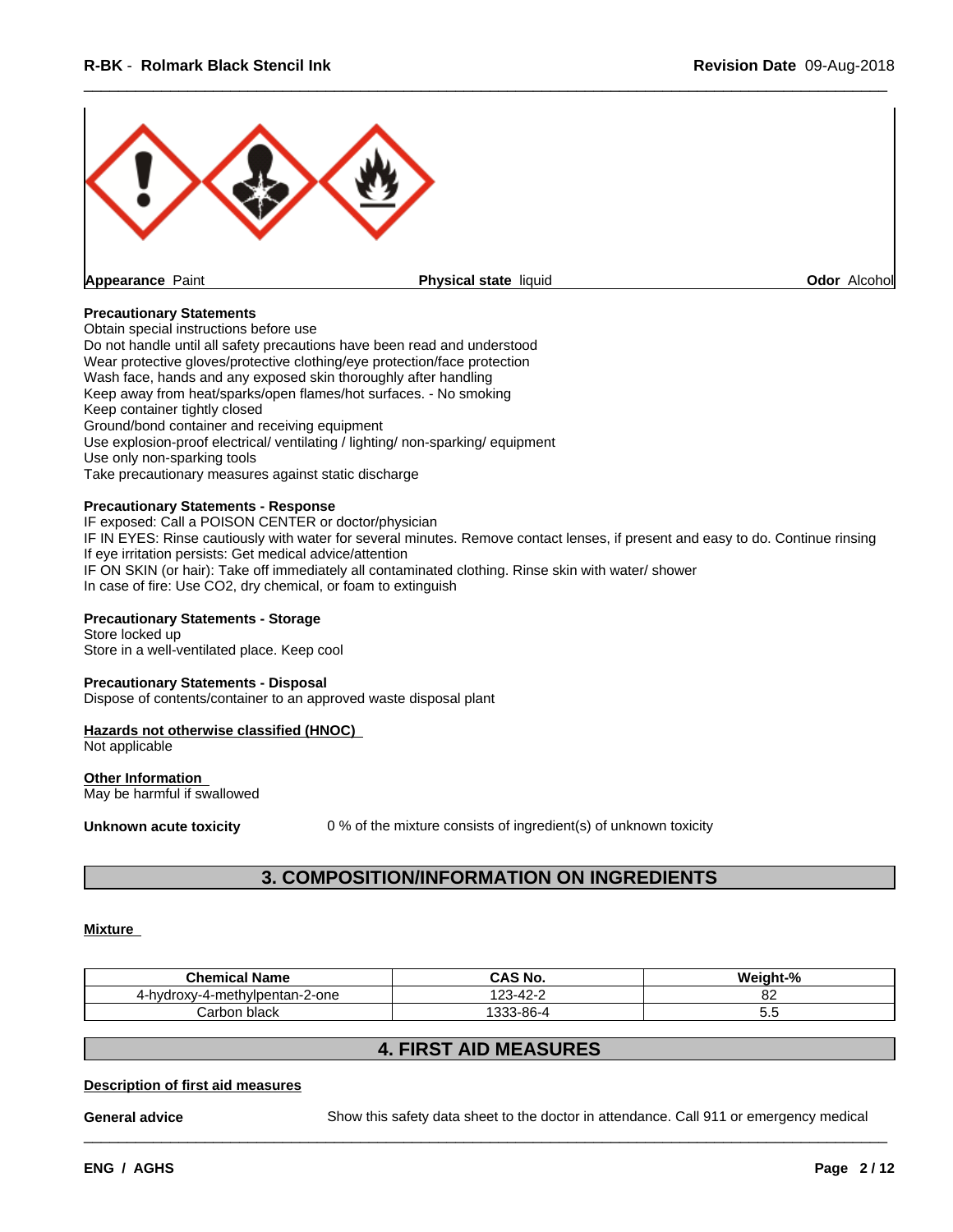|                                                             | service. Immediately call a POISON CENTER or doctor/physician. Use first aid treatment<br>according to the nature of the injury.                                                                                                                                                                                                                                                                                                                                                                                                                                        |
|-------------------------------------------------------------|-------------------------------------------------------------------------------------------------------------------------------------------------------------------------------------------------------------------------------------------------------------------------------------------------------------------------------------------------------------------------------------------------------------------------------------------------------------------------------------------------------------------------------------------------------------------------|
| Inhalation                                                  | Remove to fresh air. Administer oxygen if breathing is difficult. IF INHALED: Remove to<br>fresh air and keep at rest in a position comfortable for breathing. If symptoms persist, call a<br>physician. Unconscious persons should be moved to an uncontaminated area and, as<br>necessary, given artificial resuscitation and supplemental oxygen.                                                                                                                                                                                                                    |
| Eye contact                                                 | Rinse immediately with plenty of water, also under the eyelids, for at least 15 minutes. Keep<br>eye wide open while rinsing. Do not rub affected area. Remove contact lenses, if present<br>and easy to do. Continue rinsing. Get medical attention if irritation develops and persists. In<br>case of contact with substance, immediately flush skin or eyes with running water for at<br>least 20 minutes. Get medical attention if symptoms occur.                                                                                                                  |
| <b>Skin contact</b>                                         | Wash off immediately with soap and plenty of water while removing all contaminated<br>clothes and shoes. Remove material from skin immediately. Wash off immediately with<br>soap and plenty of water for at least 15 minutes. Do not use solvents or thinners to dissolve<br>the material. Take off contaminated clothing and wash before reuse. Get medical attention<br>immediately if symptoms occur. Allergic symptoms may be delayed.                                                                                                                             |
| Ingestion                                                   | Clean mouth with water and drink afterwards plenty of water. Never give anything by mouth<br>to an unconscious person. Do NOT induce vomiting. Call a physician. Call a physician or<br>poison control center immediately. Do not induce vomiting without medical advice.                                                                                                                                                                                                                                                                                               |
| Self-protection of the first aider                          | Remove all sources of ignition. Ensure that medical personnel are aware of the material(s)<br>involved, take precautions to protect themselves and prevent spread of contamination. Use<br>personal protective equipment as required. See section 8 for more information. Avoid<br>contact with skin, eyes or clothing. Wear personal protective clothing (see section 8).                                                                                                                                                                                              |
| Most important symptoms and effects, both acute and delayed |                                                                                                                                                                                                                                                                                                                                                                                                                                                                                                                                                                         |
| <b>Symptoms</b>                                             | Burning sensation. Symptoms may include headache, dizziness, thirst, cramping, coughing,<br>and nausea. These symptoms may be delayed. Repeated or prolonged exposure may<br>cause kidney, liver, neurological, central nervous system, eye and skin disorders. See<br>Section 11 for additional Toxicological Information. Symptoms of allergic reaction may<br>include rash, itching, swelling, trouble breathing, tingling of the hands and feet, dizziness,<br>lightheadedness, chest pain, muscle pain, or flushing. Vapors may cause drowsiness and<br>dizziness. |
|                                                             | Indication of any immediate medical attention and special treatment needed                                                                                                                                                                                                                                                                                                                                                                                                                                                                                              |
| Note to physicians                                          | Treat symptomatically. Effects of exposure (inhalation, ingestion or skin contact) to<br>substance may be delayed. May cause sensitization in susceptible persons.                                                                                                                                                                                                                                                                                                                                                                                                      |
|                                                             | <b>5. FIRE-FIGHTING MEASURES</b>                                                                                                                                                                                                                                                                                                                                                                                                                                                                                                                                        |
| <b>Suitable Extinguishing Media</b>                         | Dry chemical. Carbon dioxide (CO2). Water spray. Alcohol resistant foam. Dry chemical,<br>CO2, alcohol-resistant foam or water spray. Use water spray or fog; do not use straight<br>streams. Dry sand. Use extinguishing measures that are appropriate to local circumstances<br>and the surrounding environment.                                                                                                                                                                                                                                                      |
| Unsuitable extinguishing media                              | CAUTION: Use of water spray when fighting fire may be inefficient.                                                                                                                                                                                                                                                                                                                                                                                                                                                                                                      |
| Specific hazards arising from the                           | Risk of ignition. Keep product and empty container away from heat and sources of ignition.                                                                                                                                                                                                                                                                                                                                                                                                                                                                              |

**Specific hazards arising from the chemical** Risk of ignition. Keep product and empty container away from heat and sources of ignition. In the event of fire, cool tanks with water spray. Fire residues and contaminated fire extinguishing water must be disposed of in accordance with local regulations. May be ignited by heat, sparks or flames. Vapors may form explosive mixture with air. Vapors may travel to source of ignition and flash back. In the event of fire and/or explosion do not breathe fumes. Containers may explode when heated. Vapors may accumulate in confined areas (basement, tanks, hopper/tank cars, etc.). Collect contaminated fire extinguishing water separately. This must not be discharged into drains. Fire may produce irritating, corrosive and/or toxic gases.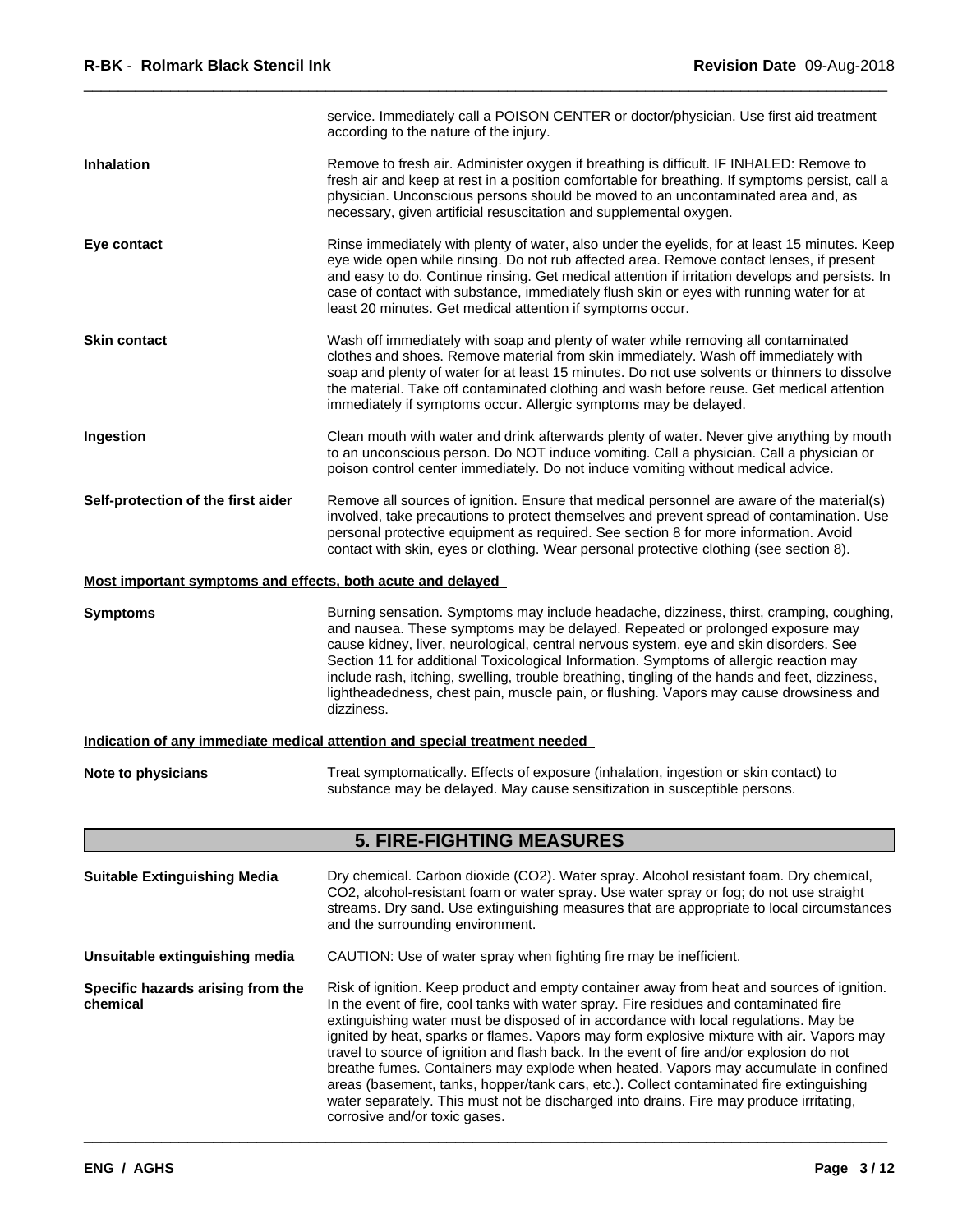Hazardous combustion products Carbon monoxide. Carbon dioxide (CO2). Hydrocarbons. Nitrogen oxides (NOx).

#### **Explosion data**

| <b>Sensitivity to Mechanical Impact None.</b> |      |
|-----------------------------------------------|------|
| <b>Sensitivity to Static Discharge</b>        | Yes. |

**Special protective equipment for fire-fighters** As in any fire, wear self-contained breathing apparatus pressure-demand, MSHA/NIOSH (approved or equivalent) and full protective gear. Use only non-sparking tools.

## **6. ACCIDENTAL RELEASE MEASURES**

#### **Personal precautions, protective equipment and emergency procedures**

| <b>Personal precautions</b>                          | Evacuate personnel to safe areas. Use personal protective equipment as required. See<br>section 8 for more information. Avoid contact with skin, eyes or clothing. Ensure adequate<br>ventilation. Keep people away from and upwind of spill/leak. ELIMINATE all ignition sources<br>(no smoking, flares, sparks or flames in immediate area). Pay attention to flashback. Take<br>precautionary measures against static discharges. All equipment used when handling the<br>product must be grounded. Do not touch or walk through spilled material. Do not breathe<br>dust/fume/gas/mist/vapors/spray. Do not get in eyes, on skin, or on clothing. Full<br>encapsulating, vapor protective clothing should be worn for spills and leaks with no fire.<br>Wear protective gloves/protective clothing and eye/face protection. |
|------------------------------------------------------|---------------------------------------------------------------------------------------------------------------------------------------------------------------------------------------------------------------------------------------------------------------------------------------------------------------------------------------------------------------------------------------------------------------------------------------------------------------------------------------------------------------------------------------------------------------------------------------------------------------------------------------------------------------------------------------------------------------------------------------------------------------------------------------------------------------------------------|
| <b>Other Information</b>                             | Ventilate the area. Refer to protective measures listed in Sections 7 and 8. Water spray<br>may reduce vapor; but may not prevent ignition in closed spaces.                                                                                                                                                                                                                                                                                                                                                                                                                                                                                                                                                                                                                                                                    |
| <b>Environmental precautions</b>                     |                                                                                                                                                                                                                                                                                                                                                                                                                                                                                                                                                                                                                                                                                                                                                                                                                                 |
| <b>Environmental precautions</b>                     | Refer to protective measures listed in Sections 7 and 8. Prevent further leakage or spillage<br>if safe to do so. Prevent product from entering drains. See Section 12 for additional<br>Ecological Information. Dispose of this material and its container to hazardous or special<br>waste collection point. Prevent entry into waterways, sewers, basements or confined areas.                                                                                                                                                                                                                                                                                                                                                                                                                                               |
| Methods and material for containment and cleaning up |                                                                                                                                                                                                                                                                                                                                                                                                                                                                                                                                                                                                                                                                                                                                                                                                                                 |
| <b>Methods for containment</b>                       | Stop leak if you can do it without risk. Do not touch or walk through spilled material. A vapor<br>suppressing foam may be used to reduce vapors. Dike far ahead of spill to collect runoff<br>water. Keep out of drains, sewers, ditches and waterways. Absorb with earth, sand or other<br>non-combustible material and transfer to containers for later disposal. Prevent further<br>leakage or spillage if safe to do so. Absorb spill with inert material (e.g. dry sand or earth),<br>then place in a chemical waste container. Dike to collect large liquid spills.                                                                                                                                                                                                                                                      |
| Methods for cleaning up                              | Take precautionary measures against static discharges. Dam up. Soak up with inert<br>absorbent material. Pick up and transfer to properly labeled containers. Place in appropriate<br>chemical waste container. Use a non-combustible material like vermiculite, sand or earth to<br>soak up the product and place into a container for later disposal. Use clean non-sparking<br>tools to collect absorbed material. Use personal protective equipment as required.                                                                                                                                                                                                                                                                                                                                                            |
| Prevention of secondary hazards                      | Clean contaminated objects and areas thoroughly observing environmental regulations.                                                                                                                                                                                                                                                                                                                                                                                                                                                                                                                                                                                                                                                                                                                                            |
| <b>Reference to other sections</b>                   | See section 8 for more information. See section 13 for more information.                                                                                                                                                                                                                                                                                                                                                                                                                                                                                                                                                                                                                                                                                                                                                        |
|                                                      |                                                                                                                                                                                                                                                                                                                                                                                                                                                                                                                                                                                                                                                                                                                                                                                                                                 |

## **7. HANDLING AND STORAGE**

**Precautions for safe handling**

**Advice on safe handling** Use personal protection equipment.Avoid contact with skin and eyes. Avoid breathing vapors or mists. Keep away from heat/sparks/open flames/hot surfaces. - No smoking. Use grounding and bonding connection when transferring this material to prevent static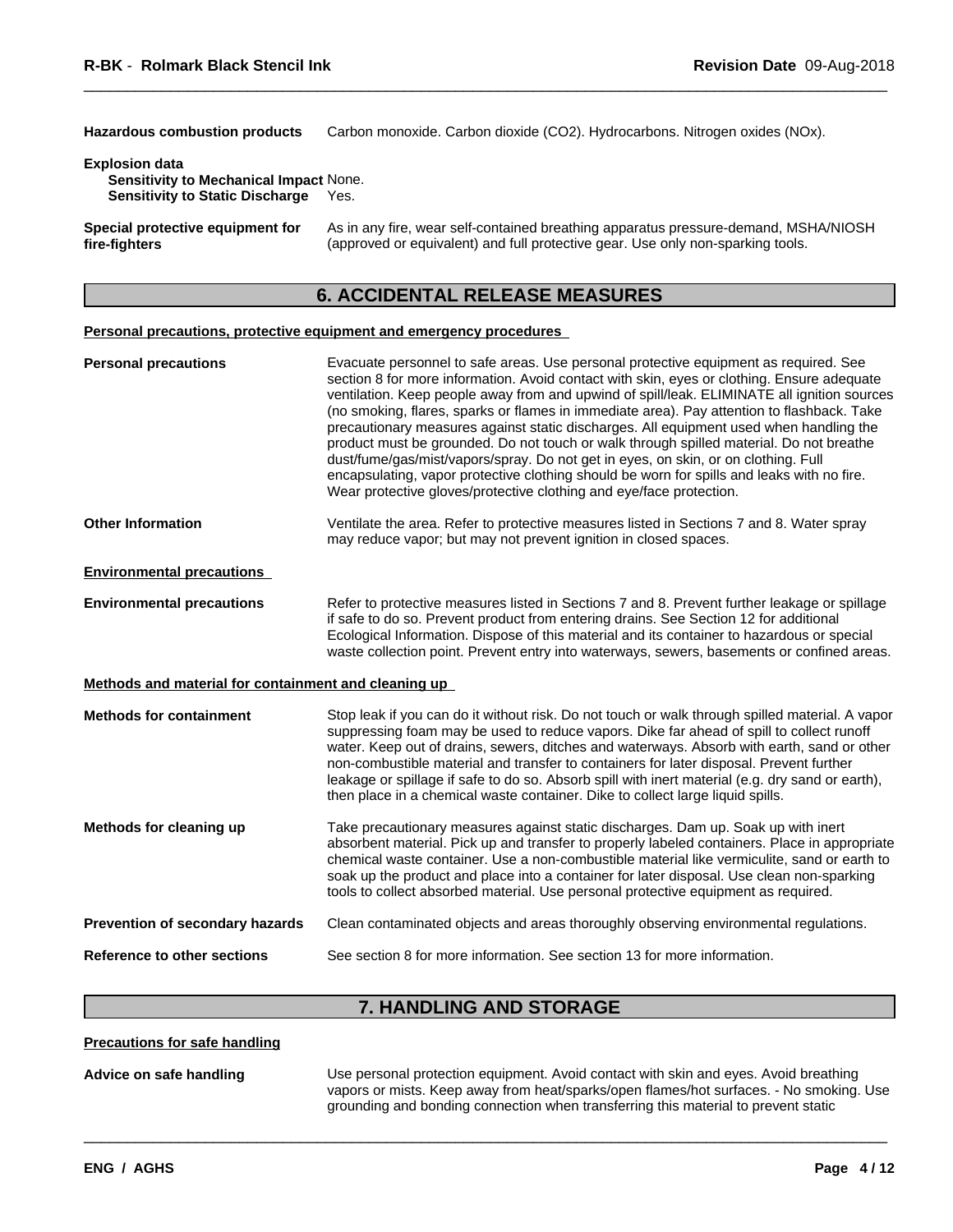|                            | discharge, fire or explosion. Use with local exhaust ventilation. Use spark-proof tools and<br>explosion-proof equipment. Keep in an area equipped with sprinklers. Use according to<br>package label instructions. Handle in accordance with good industrial hygiene and safety<br>practice. Avoid contact with skin, eyes or clothing. Do not eat, drink or smoke when using<br>this product. Ensure adequate ventilation. Wash thoroughly after handling. Do not breathe<br>dust/fume/gas/mist/vapors/spray. Do not ingest. If swallowed then seek immediate medical<br>assistance. Ground and bond all lines and equipment associated with product system. All<br>equipment should be non-sparking and explosion proof. Remove all sources of ignition.<br>Remove contaminated clothing and shoes. |  |
|----------------------------|--------------------------------------------------------------------------------------------------------------------------------------------------------------------------------------------------------------------------------------------------------------------------------------------------------------------------------------------------------------------------------------------------------------------------------------------------------------------------------------------------------------------------------------------------------------------------------------------------------------------------------------------------------------------------------------------------------------------------------------------------------------------------------------------------------|--|
|                            | Conditions for safe storage, including any incompatibilities                                                                                                                                                                                                                                                                                                                                                                                                                                                                                                                                                                                                                                                                                                                                           |  |
| <b>Storage Conditions</b>  | Keep containers tightly closed in a dry, cool and well-ventilated place. Keep away from<br>heat, sparks, flame and other sources of ignition (i.e., pilot lights, electric motors and static<br>electricity). Keep in properly labeled containers. Do not store near combustible materials.<br>Keep in an area equipped with sprinklers. Store in accordance with the particular national<br>regulations. Store in accordance with local regulations. Keep/store only in original<br>container. Keep away from open flames, hot surfaces and sources of ignition. Keep out of<br>the reach of children. Store locked up.                                                                                                                                                                               |  |
| <b>Packaging materials</b> | use only with original package - do not repackage.                                                                                                                                                                                                                                                                                                                                                                                                                                                                                                                                                                                                                                                                                                                                                     |  |

## **8. EXPOSURE CONTROLS/PERSONAL PROTECTION**

#### **Control parameters**

#### **Exposure Limits** .

| <b>Chemical Name</b>          | <b>ACGIH TLV</b>                  | <b>OSHA PEL</b>                     | <b>NIOSH IDLH</b>                       |
|-------------------------------|-----------------------------------|-------------------------------------|-----------------------------------------|
| 4-hydroxy-4-methylpentan-2-on | TWA: 50 ppm                       | TWA: 50 ppm                         | <b>IDLH: 1800 ppm</b>                   |
|                               |                                   | TWA: $240$ mg/m <sup>3</sup>        | TWA: 50 ppm                             |
| 123-42-2                      |                                   | (vacated) TWA: 50 ppm               | TWA: 240 mg/m <sup>3</sup>              |
|                               |                                   | (vacated) TWA: 240 mg/m $3$         |                                         |
| Carbon black                  | TWA: $3 \text{ mg/m}^3$ inhalable | TWA: $3.5 \text{ mg/m}^3$           | IDLH: 1750 mg/m <sup>3</sup>            |
| 1333-86-4                     | fraction                          | (vacated) TWA: $3.5 \text{ mg/m}^3$ | TWA: $3.5 \text{ mg/m}^3$               |
|                               |                                   |                                     | TWA: 0.1 mg/m <sup>3</sup> Carbon black |
|                               |                                   |                                     | in presence of Polycyclic               |
|                               |                                   |                                     | aromatic hydrocarbons PAH               |

**Other Information** This product may also contain pigments that are otherwise non hazardous according to the US GHS: REFER TO ACGIH TLV NUISANCE PARTICULATE GUIDANCE OF 10mg/m<sup>3</sup>, , 3 mg/m<sup>3</sup> respirable fraction; OSHA PEL 15mg/m<sup>3</sup> total dust, 5mg/m<sup>3</sup> respirable fraction.

#### **Appropriate engineering controls**

| Showers              |
|----------------------|
| Eyewash stations     |
| Ventilation systems. |
|                      |

#### **Individual protection measures, such as personal protective equipment**

| <b>Eye/face protection</b> | Tight sealing safety goggles. |
|----------------------------|-------------------------------|
|----------------------------|-------------------------------|

**Hand Protection** Wear suitable gloves. Impervious gloves. Wear nitrile or natural rubber gloves to protect hands from contact. Butyl gloves are best for prolonged contact.

**Skin and body protection** Wear suitable protective clothing. Long sleeved clothing. Chemical resistant apron. Antistatic boots. Impervious clothing such as Tyvek(R) coveralls for light protection or Saranex(R) 23-P for moderate protection.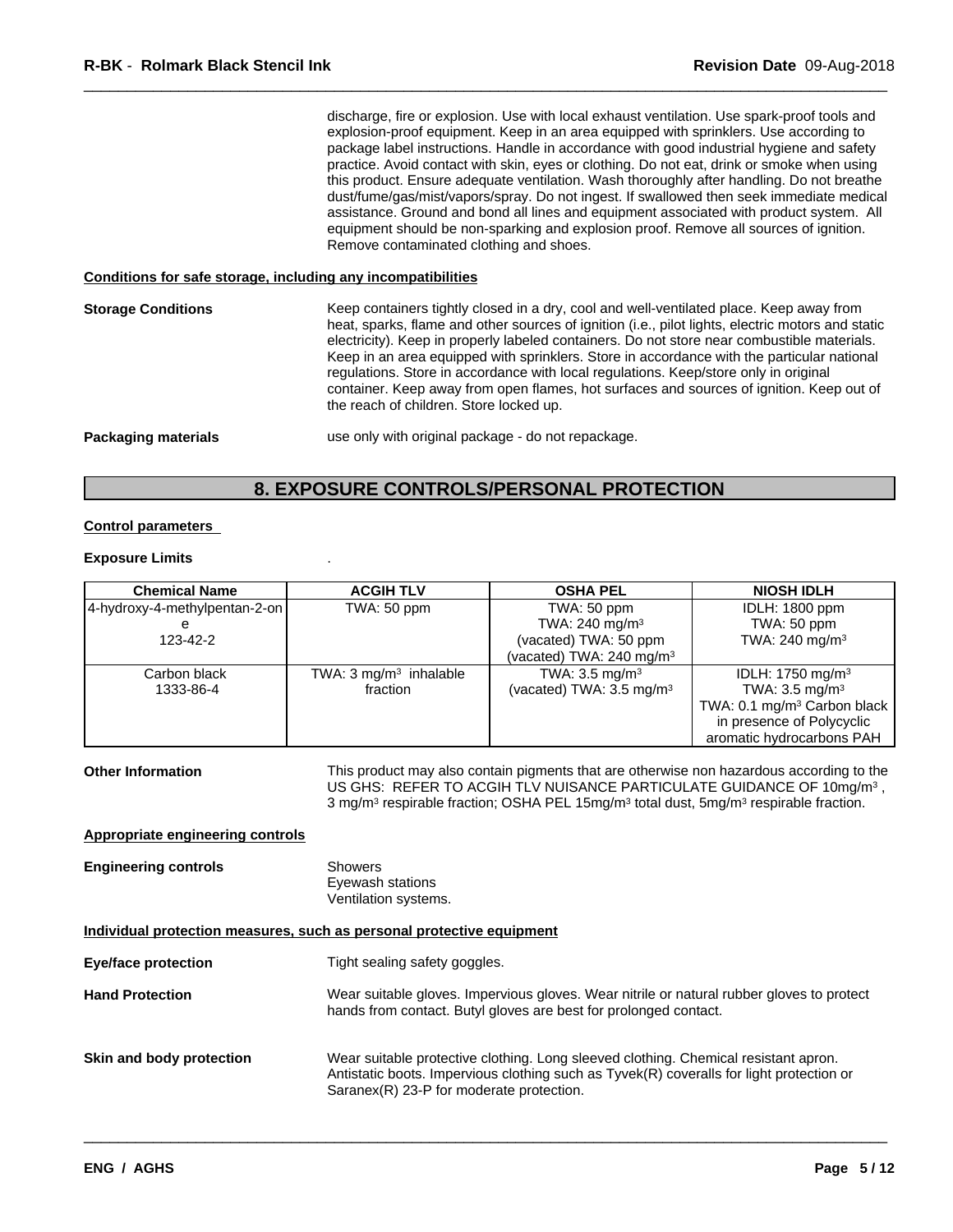| <b>Respiratory protection</b>         | If exposure limits are exceeded or irritation is experienced, NIOSH/MSHA approved<br>respiratory protection should be worn. Positive-pressure supplied air respirators may be<br>required for high airborne contaminant concentrations. Respiratory protection must be<br>provided in accordance with current local regulations. Adequate ventilation should be used<br>as the first measure to ensure airborne thresholds listed in section 8 of this SDS are not<br>exceeded. If respirators are used, they should be used in accordance with the Hazard<br>Communication Standard. |  |  |
|---------------------------------------|---------------------------------------------------------------------------------------------------------------------------------------------------------------------------------------------------------------------------------------------------------------------------------------------------------------------------------------------------------------------------------------------------------------------------------------------------------------------------------------------------------------------------------------------------------------------------------------|--|--|
| <b>General hygiene considerations</b> | Do not eat, drink or smoke when using this product. Contaminated work clothing should not<br>be allowed out of the workplace. Regular cleaning of equipment, work area and clothing is<br>recommended. Wash hands before breaks and immediately after handling the product.<br>Avoid contact with skin, eyes or clothing. Wear suitable gloves and eye/face protection.                                                                                                                                                                                                               |  |  |

# **9. PHYSICAL AND CHEMICAL PROPERTIES**

| Information on basic physical and chemical properties |                                     |                  |                   |
|-------------------------------------------------------|-------------------------------------|------------------|-------------------|
| <b>Physical state</b>                                 | liquid                              |                  |                   |
| Appearance                                            | Paint                               |                  |                   |
| Odor                                                  | Alcohol                             |                  |                   |
| Color                                                 | black                               |                  |                   |
| <b>Odor threshold</b>                                 | No information available            |                  |                   |
| <b>Property</b>                                       | Values                              | Remarks • Method |                   |
| рH                                                    | 7                                   |                  |                   |
| Melting point / freezing point                        | No data available                   | None known       |                   |
| Boiling point / boiling range                         | 150 °C / 302 °F                     | None known       |                   |
| <b>Flash point</b>                                    | 58 °C / 136 °F                      |                  |                   |
| <b>Evaporation rate</b>                               | No data available                   | None known       |                   |
| Flammability (solid, gas)                             | No data available                   | None known       |                   |
| <b>Flammability Limit in Air</b>                      |                                     | None known       |                   |
| <b>Upper flammability</b>                             | No data available                   | Lower            | No data available |
| limit:                                                |                                     | flammability     |                   |
|                                                       |                                     | limit:           |                   |
| Vapor pressure                                        | No data available                   | None known       |                   |
| Vapor density                                         | No data available                   | None known       |                   |
| <b>Relative density</b>                               | No data available                   | None known       |                   |
| <b>Water solubility</b>                               | No data available                   | None known       |                   |
| Solubility in other solvents                          | No data available                   | None known       |                   |
| <b>Partition coefficient</b>                          | No data available                   | None known       |                   |
| <b>Autoignition temperature</b>                       | No data available                   | None known       |                   |
| <b>Decomposition temperature</b>                      | No data available                   | None known       |                   |
| <b>Kinematic viscosity</b>                            | No data available                   | None known       |                   |
| <b>Dynamic viscosity</b>                              | No data available                   | None known       |                   |
| <b>Explosive properties</b>                           | No information available            |                  |                   |
| <b>Oxidizing properties</b>                           | No information available            |                  |                   |
| <b>Other Information</b>                              |                                     |                  |                   |
| <b>Softening point</b>                                | No information available            |                  |                   |
| Molecular weight                                      | No information available            |                  |                   |
| <b>Specific gravity</b>                               | .98                                 |                  |                   |
| Non-Volatile (%)                                      | 18 %                                |                  |                   |
| <b>VOC Content (g/l)</b>                              | 809                                 |                  |                   |
| <b>Density</b>                                        | 8.26 lbs/gal                        |                  |                   |
| <b>Bulk density</b>                                   | No information available            |                  |                   |
|                                                       | <b>10. STABILITY AND REACTIVITY</b> |                  |                   |
| <b>Reactivity</b>                                     | No information available.           |                  |                   |

**Chemical stability** Stable under normal conditions.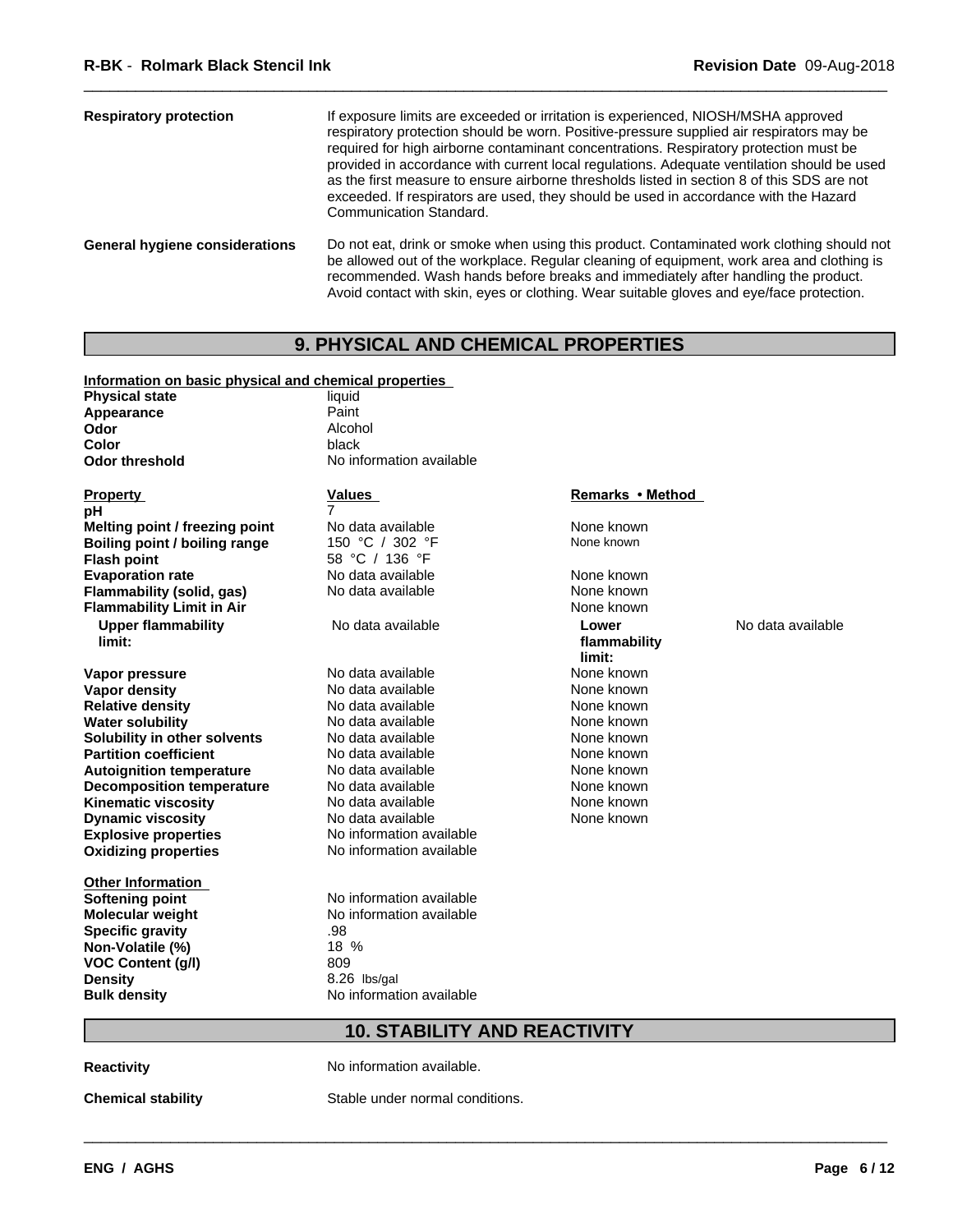| Possibility of hazardous reactions | None under normal processing.                                                                                                                                 |
|------------------------------------|---------------------------------------------------------------------------------------------------------------------------------------------------------------|
| <b>Hazardous polymerization</b>    | None under normal processing.                                                                                                                                 |
| <b>Conditions to avoid</b>         | Heat, flames and sparks.                                                                                                                                      |
| Incompatible materials             | Strong acids. Strong bases. Do not store together with acids, oxidizing substances, strong<br>alkalis, or heavy-metal compounds.                              |
|                                    | Hazardous decomposition products Carbon oxides. Nitrogen oxides (NOx). Thermal decomposition can lead to release of<br>irritating and toxic gases and vapors. |

# **11. TOXICOLOGICAL INFORMATION**

## **Information on likely routes of exposure**

#### **Product Information**

| <b>Inhalation</b>   | Specific test data for the substance or mixture is not available. May cause irritation of<br>respiratory tract.                                                  |
|---------------------|------------------------------------------------------------------------------------------------------------------------------------------------------------------|
| Eye contact         | Specific test data for the substance or mixture is not available. Causes serious eye irritation.<br>(based on components). May cause redness, itching, and pain. |
| <b>Skin contact</b> | Specific test data for the substance or mixture is not available. May cause irritation.<br>Prolonged contact may cause redness and irritation.                   |
| Ingestion           | Specific test data for the substance or mixture is not available. Ingestion may cause<br>gastrointestinal irritation, nausea, vomiting and diarrhea.             |

| <b>Chemical Name</b>          | <b>Acute toxicity - Oral</b> | Oral LD50           | <b>Acute toxicity -</b><br><b>Dermal</b> | LD50/dermal/rat -<br>mg/kg |
|-------------------------------|------------------------------|---------------------|------------------------------------------|----------------------------|
| 4-hydroxy-4-methylpentan-2-on |                              | $= 4$ g/kg (Rat)    |                                          | (Rabbit<br>= 13500 mg/kg ( |
|                               |                              |                     |                                          |                            |
| 123-42-2                      |                              |                     |                                          |                            |
| Carbon black                  |                              | > 15400 mg/kg (Rat) |                                          | > 3 g/kg (Rabbit)          |
| 1333-86-4                     |                              |                     |                                          |                            |

| <b>Chemical Name</b>                           |        | - Inhalation<br>  (Dusts/Mists) | - Inhalation<br>(Gases) | <b>Physical state Acute toxicity Acute toxicity Acute toxicity</b><br>- Inhalation<br>(Vapors) | <b>Inhalation</b><br><b>LC50</b> | $ LC50 $ Inh 1-hr $ $<br><b>Vapor</b><br>units) | <b>Inhalation</b><br>$ LC50 - 4 hour $<br>rat/rabbit (no  - vapor - mg/L |  |
|------------------------------------------------|--------|---------------------------------|-------------------------|------------------------------------------------------------------------------------------------|----------------------------------|-------------------------------------------------|--------------------------------------------------------------------------|--|
| 4-hydroxy-4-methylp<br>entan-2-one<br>123-42-2 | liquid |                                 |                         |                                                                                                |                                  |                                                 |                                                                          |  |
| Carbon black<br>1333-86-4                      | solid  |                                 |                         |                                                                                                |                                  |                                                 |                                                                          |  |

| <b>Chemical Name</b>    | <b>Acute aguatic toxicity</b> | <b>M-Factor</b> | <b>Chronic aquatic toxicity</b> | <b>M-Factor</b> |
|-------------------------|-------------------------------|-----------------|---------------------------------|-----------------|
| 4-hydroxy-4-methylpenta |                               |                 | Not classified                  |                 |
| n-2-one                 |                               |                 |                                 |                 |
| 123-42-2                |                               |                 |                                 |                 |

| <b>Chemical Name</b>    | <b>Eyes</b> | <b>Respiratory</b><br>sensitization | <b>Skin sensitization</b> | <b>Mutagenicity</b> | <b>Mutagenic</b><br>category? |
|-------------------------|-------------|-------------------------------------|---------------------------|---------------------|-------------------------------|
| 4-hydroxy-4-methylpenta | Category 2  |                                     |                           |                     |                               |
| $n-2$ -one              |             |                                     |                           |                     |                               |
| 123-42-2                |             |                                     |                           |                     |                               |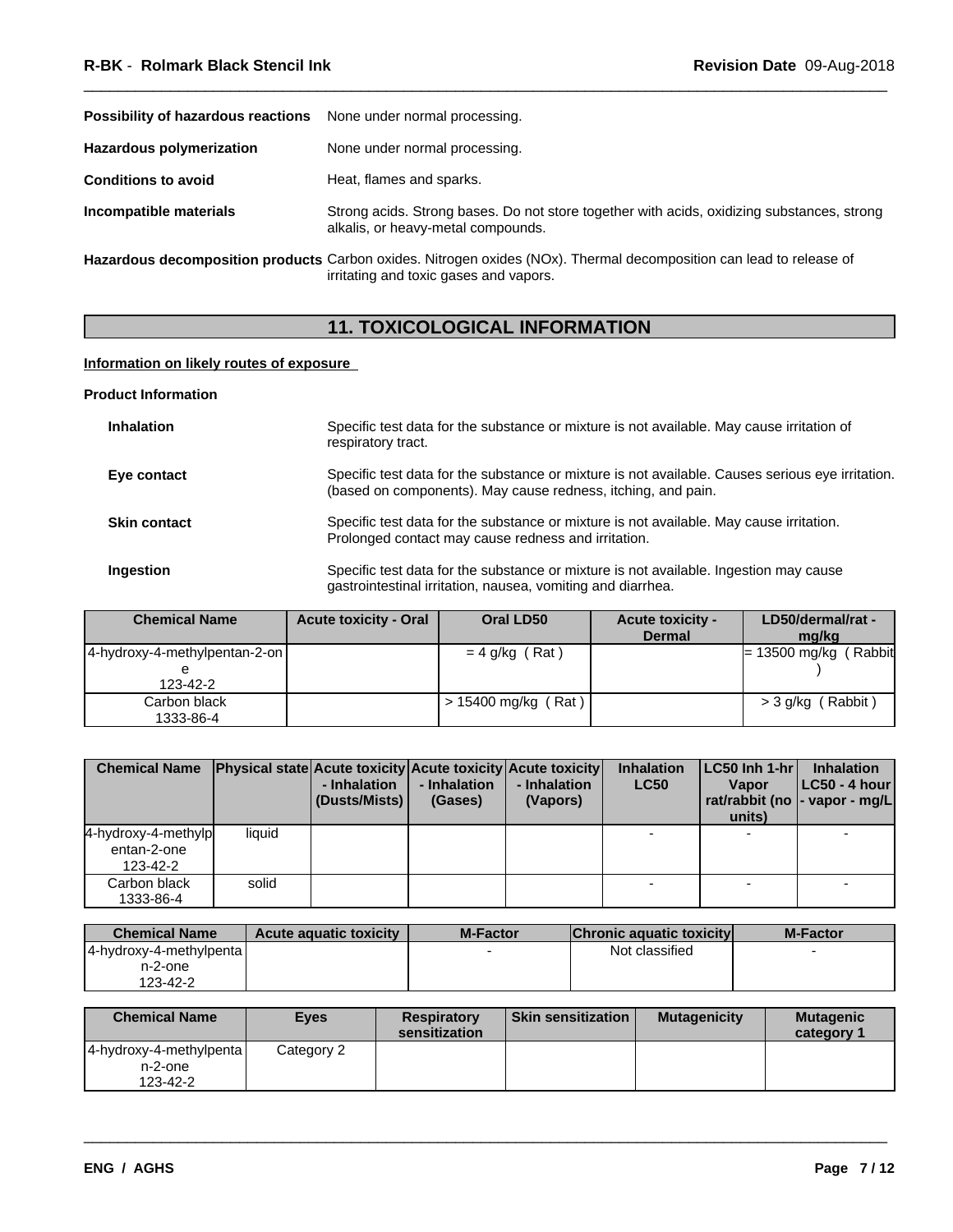| <b>Chemical Name</b>                                                 | <b>NIOSH - Target</b><br><b>Organs</b>                                 | STOT - single<br>exposure | <b>Target Organ</b><br><b>Systemic Toxicant</b><br>- Repeated<br>exposure | <b>Aspiration toxicity</b> | <b>Ozone</b> |
|----------------------------------------------------------------------|------------------------------------------------------------------------|---------------------------|---------------------------------------------------------------------------|----------------------------|--------------|
| 4-hydroxy-4-methylpenta eyes, CNS, respirator<br>n-2-one<br>123-42-2 | y system, liver, skin                                                  |                           |                                                                           |                            |              |
| Carbon black<br>1333-86-4                                            | eyes, respiratory<br>system lymphatic<br>cancer in presence<br>of PAHs |                           |                                                                           |                            |              |

#### **Information on toxicological effects**

**Symptoms** May cause redness and tearing of the eyes.

#### **Numerical measures of toxicity**

#### **Acute toxicity**

# **The following values are calculated based on chapter 3.1 of the GHS document** .

| ATEmix (oral)   | 4,697.00 mg/kg  |
|-----------------|-----------------|
| ATEmix (dermal) | 16,463.00 mg/kg |

**Unknown acute toxicity** 0 % of the mixture consists of ingredient(s) of unknown toxicity

#### **Component Information**

| <b>Chemical Name</b>              | Oral LD50             | LD50/dermal/rat - mg/kg  | Inhalation LC50 |
|-----------------------------------|-----------------------|--------------------------|-----------------|
| $ 4$ -hydroxy-4-methylpentan-2-on | $= 4$ g/kg (Rat)      | $= 13500$ mg/kg (Rabbit) |                 |
|                                   |                       |                          |                 |
| 123-42-2                          |                       |                          |                 |
| Carbon black                      | $> 15400$ mg/kg (Rat) | (Rabbit)<br>$>$ 3 g/kg ( |                 |
| 1333-86-4                         |                       |                          |                 |

#### **Delayed and immediate effects as well as chronic effects from short and long-term exposure**

| <b>Skin corrosion/irritation</b>  | May cause skin irritation.                                                                           |
|-----------------------------------|------------------------------------------------------------------------------------------------------|
| Serious eye damage/eye irritation | Classification based on data available for ingredients. Irritating to eyes.                          |
| Respiratory or skin sensitization | No information available.                                                                            |
| Germ cell mutagenicity            | No information available.                                                                            |
| Carcinogenicity                   | Classification based on data available for ingredients. Contains a known or suspected<br>carcinogen. |

The table below indicates whether each agency has listed any ingredient as a carcinogen.

| <b>Chemical Name</b> | <b>ACGIH</b> | <b>IARC</b> | <b>NTP</b><br>. | $\sim$ $\sim$ $\sim$<br>ו וטע |  |
|----------------------|--------------|-------------|-----------------|-------------------------------|--|
| Carbon black         | ∿י<br>$\sim$ | Group 2B    |                 |                               |  |
| 1333-86-4            |              |             |                 |                               |  |

 $\overline{\phantom{a}}$  ,  $\overline{\phantom{a}}$  ,  $\overline{\phantom{a}}$  ,  $\overline{\phantom{a}}$  ,  $\overline{\phantom{a}}$  ,  $\overline{\phantom{a}}$  ,  $\overline{\phantom{a}}$  ,  $\overline{\phantom{a}}$  ,  $\overline{\phantom{a}}$  ,  $\overline{\phantom{a}}$  ,  $\overline{\phantom{a}}$  ,  $\overline{\phantom{a}}$  ,  $\overline{\phantom{a}}$  ,  $\overline{\phantom{a}}$  ,  $\overline{\phantom{a}}$  ,  $\overline{\phantom{a}}$ 

#### **Legend**

**ACGIH (American Conference of Governmental Industrial Hygienists)**

#### **IARC (International Agency for Research on Cancer)**

**NTP (National Toxicology Program)**

#### **OSHA (Occupational Safety and Health Administration of the US Department of Labor)**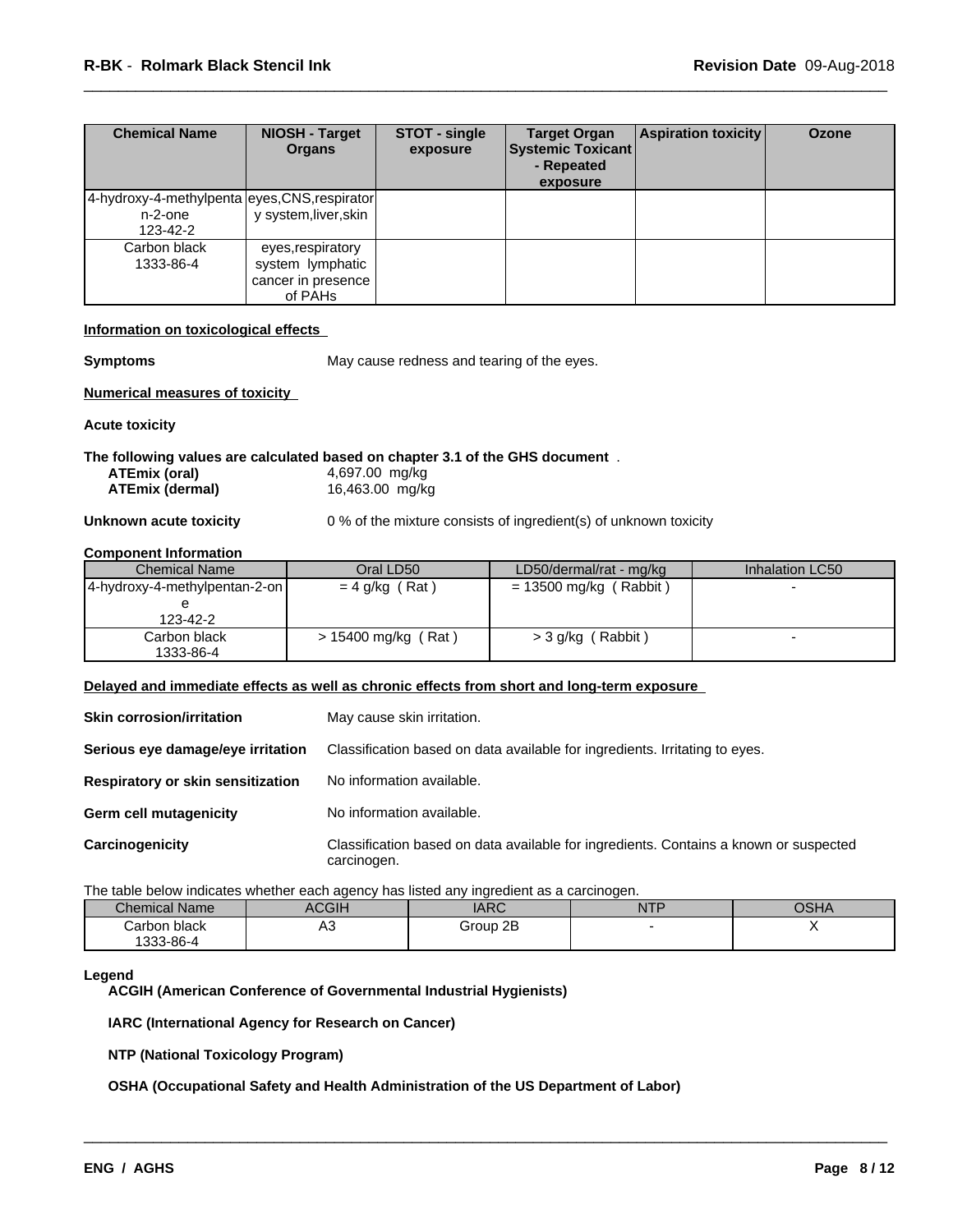| <b>Reproductive toxicity</b>                                        | No information available.                                                        |
|---------------------------------------------------------------------|----------------------------------------------------------------------------------|
| <b>STOT - single exposure</b>                                       | No information available.                                                        |
| <b>Target Organ Systemic Toxicant -</b><br><b>Repeated exposure</b> | No information available.                                                        |
| Target organ effects                                                | liver, Respiratory system, Eyes, Skin, Central nervous system, Lymphatic System. |
| <b>Aspiration hazard</b>                                            | No information available.                                                        |

# **12. ECOLOGICAL INFORMATION**

#### **Ecotoxicity** .

| <b>Chemical Name</b>    | Algae/aquatic plants | Fish                     | Toxicity to    | Crustacea          |
|-------------------------|----------------------|--------------------------|----------------|--------------------|
|                         |                      |                          | microorganisms |                    |
| 4-hydroxy-4-methylpenta |                      | 420: 96 h Lepomis        |                | 8750: 24 h Daphnia |
| $n-2$ -one              |                      | macrochirus mg/L LC50    |                | magna mg/L EC50    |
| 123-42-2                |                      | static 420: 96 h Lepomis |                |                    |
|                         |                      | macrochirus mg/L LC50    |                |                    |
| Carbon black            |                      |                          |                | 5600: 24 h Daphnia |
| 1333-86-4               |                      |                          |                | magna mg/L EC50    |

#### **Persistence and degradability** No information available.

**Bioaccumulation** There is no data for this product.

#### **Component Information**

| <b>Chemical Name</b>           | <b>Partition coefficient</b> | <b>DOT Marine Pollutant</b> | <b>IDOT Severe Marine pollutant</b> |
|--------------------------------|------------------------------|-----------------------------|-------------------------------------|
| 4-hydroxy-4-methylpentan-2-one | .03                          |                             |                                     |
| 123-42-2                       |                              |                             |                                     |

**Other adverse effects** No information available.

## **13. DISPOSAL CONSIDERATIONS**

#### **Waste treatment methods Waste from residues/unused products** Should not be released into the environment. Dispose of in accordance with local regulations. Dispose of waste in accordance with environmental legislation. **Contaminated packaging** Empty containers pose a potential fire and explosion hazard. Do not cut, puncture of weld containers.

**US EPA Waste Number** D001.

## **14. TRANSPORT INFORMATION**

| UN/ID no.            | UN1210              |
|----------------------|---------------------|
| Proper shipping name | <b>PRINTING INK</b> |
| <b>Hazard Class</b>  |                     |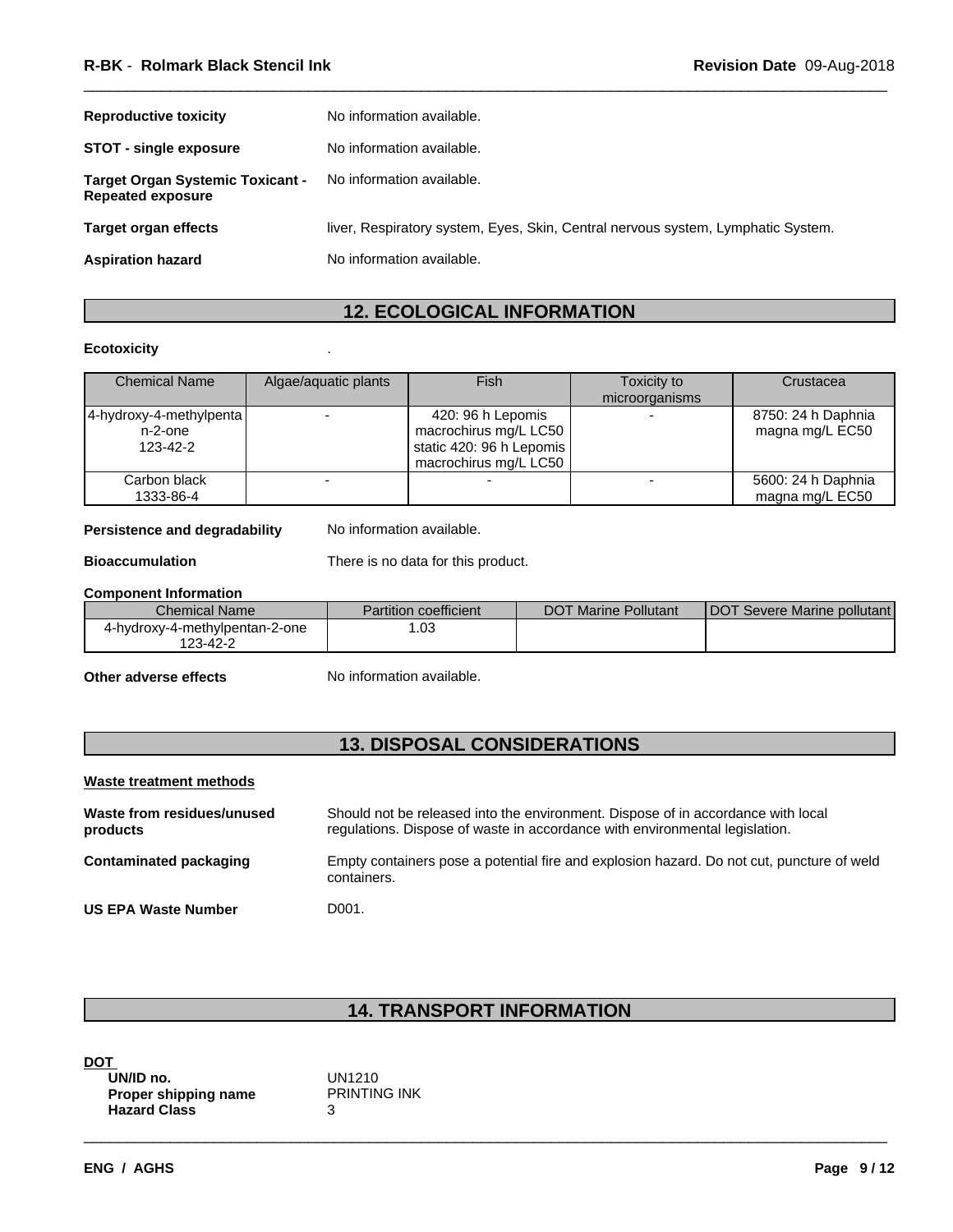| <b>Packing Group</b><br><b>Special Provisions</b><br><b>Description</b><br><b>Emergency Response Guide</b><br><b>Number</b>                                                                                | III<br>B1, IB3, T2, TP1, 367<br>UN1210, PRINTING INK, 3, III<br>129                                                         |  |
|------------------------------------------------------------------------------------------------------------------------------------------------------------------------------------------------------------|-----------------------------------------------------------------------------------------------------------------------------|--|
| TDG<br>UN/ID no.<br>Proper shipping name<br><b>Hazard Class</b><br><b>Packing Group</b><br><b>Description</b>                                                                                              | UN1210<br><b>PRINTING INK</b><br>3<br>Ш<br>UN1210, PRINTING INK, 3, III                                                     |  |
| MEX<br>UN/ID no.<br>Proper shipping name<br><b>Hazard Class</b><br><b>Special Provisions</b><br><b>Packing Group</b><br><b>Description</b>                                                                 | UN1210<br><b>PRINTING INK</b><br>3<br>163, 223<br>Ш<br>UN1210, PRINTING INK, 3, III                                         |  |
| <u>ICAO (air) </u><br>UN/ID no.<br>Proper shipping name<br><b>Hazard Class</b><br><b>Packing Group</b><br><b>Special Provisions</b><br><b>Description</b>                                                  | UN1210<br><b>PRINTING INK</b><br>3<br>Ш<br>A3, A72, A192<br>UN1210, PRINTING INK, 3, III                                    |  |
| IATA<br>UN/ID no.<br><b>Hazard Class</b><br><b>Packing Group</b><br><b>ERG Code</b><br><b>Special Provisions</b><br><b>Description</b>                                                                     | UN1210<br>3<br>Ш<br>3L<br>A3, A72, A192<br>&UN1210, &, 3, III                                                               |  |
| <u>IMDG</u><br>UN/ID no.<br><b>Hazard Class</b><br><b>Packing Group</b><br>EmS-No.<br><b>Special Provisions</b><br><b>Description</b>                                                                      | UN1210<br>3<br>Ш<br>$F-E$ , S-D<br>163, 223, 367 955<br>&UN1210, &, 3, III, (58°C C.C.)                                     |  |
| RID<br>UN/ID no.<br>Proper shipping name<br><b>Hazard Class</b><br><b>Packing Group</b><br><b>Classification code</b><br><b>Description</b><br>Labels                                                      | <b>UN1210</b><br>PRINTING INK<br>3<br>III<br>F <sub>1</sub><br>UN1210, PRINTING INK, 3, III<br>3                            |  |
| ADR<br>UN/ID no.<br>Proper shipping name<br><b>Hazard Class</b><br><b>Packing Group</b><br><b>Classification code</b><br><b>Tunnel restriction code</b><br><b>Special Provisions</b><br><b>Description</b> | <b>UN1210</b><br><b>PRINTING INK</b><br>3<br>Ш<br>F <sub>1</sub><br>(D/E)<br>163, 640E, 367<br>UN1210, PRINTING INK, 3, III |  |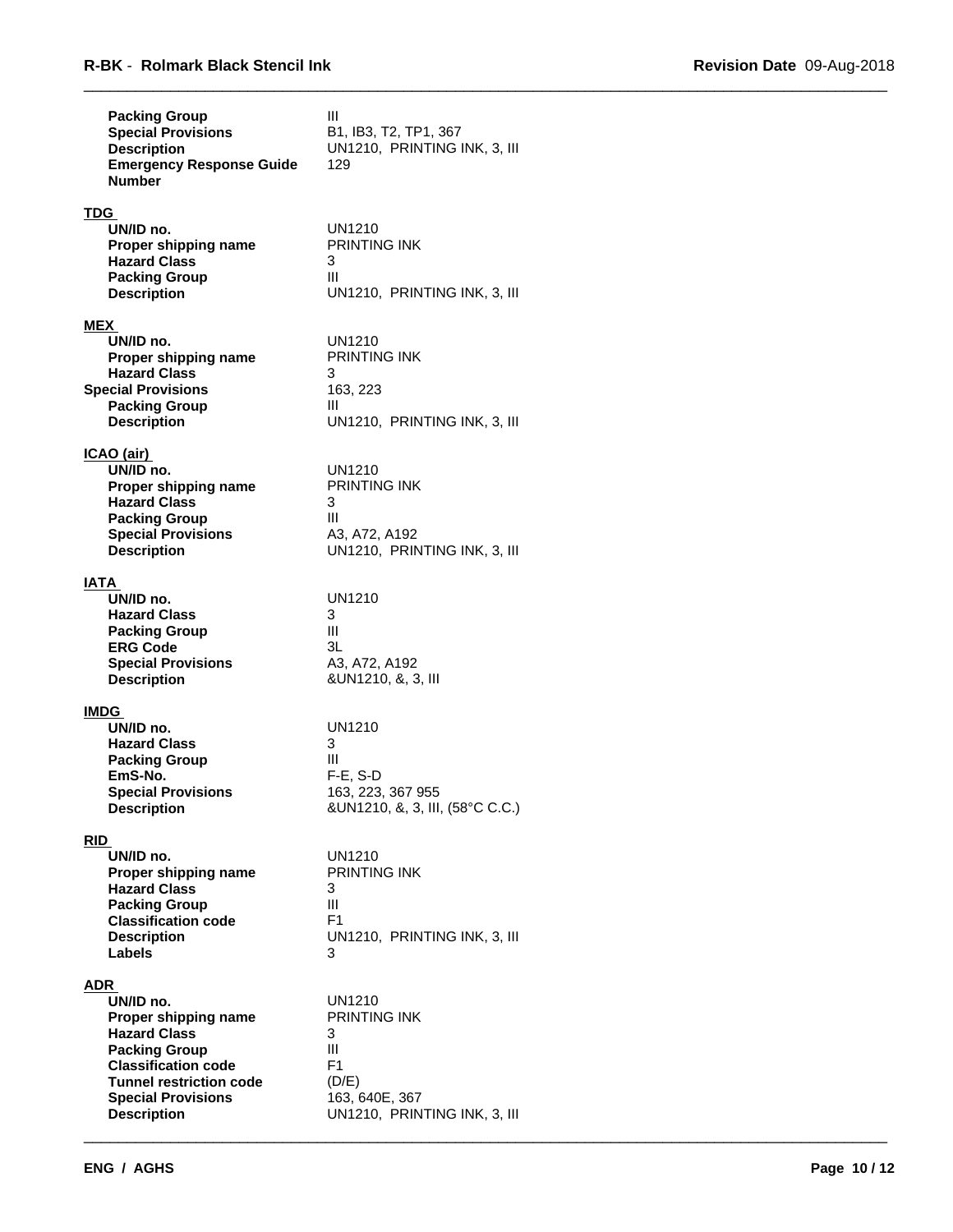#### **ADN**

| .                          |                              |
|----------------------------|------------------------------|
| Proper shipping name       | <b>PRINTING INK</b>          |
| <b>Hazard Class</b>        | 3                            |
| <b>Packing Group</b>       | Ш                            |
| <b>Classification code</b> | F1                           |
| <b>Special Provisions</b>  | 163, 640E                    |
| <b>Description</b>         | UN1210, PRINTING INK, 3, III |
| Hazard label(s)            | 3                            |
| Limited quantity (LQ)      | 5 L                          |
| Ventilation                | VE01                         |

## **15. REGULATORY INFORMATION**

| International Inventories |          |
|---------------------------|----------|
| TSCA                      | Complies |
| <b>DSL/NDSL</b>           | Complies |
| <b>EINECS/ELINCS</b>      | Complies |

#### **Legend:**

 **TSCA** - United States Toxic Substances Control Act Section 8(b) Inventory  **DSL/NDSL** - Canadian Domestic Substances List/Non-Domestic Substances List  **EINECS/ELINCS** - European Inventory of Existing Chemical Substances/European List of Notified Chemical Substances

#### **US Federal Regulations**

#### **SARA 313**

Section 313 of Title III of the Superfund Amendments and Reauthorization Act of 1986 (SARA). This product does not contain any chemicals which are subject to the reporting requirements of the Act and Title 40 of the Code of Federal Regulations, Part 372.

| <b>SARA 311/312 Hazard Categories</b> |  |
|---------------------------------------|--|
|---------------------------------------|--|

| Acute health hazard               | Yes |  |
|-----------------------------------|-----|--|
| <b>Chronic Health Hazard</b>      | Yes |  |
| Fire hazard                       | Yes |  |
| Sudden release of pressure hazard | N٥  |  |
| <b>Reactive Hazard</b>            | N٥  |  |

#### **CAA (Clean Air Act)**

The following component(s) are listed in the Clean Air Act.

#### **CWA** (Clean Water Act)

This product does not contain any substances regulated as pollutants pursuant to the Clean Water Act (40 CFR 122.21 and 40 CFR 122.42).

## **CERCLA**

This material, as supplied, does not contain any substances regulated as hazardous substances under the Comprehensive Environmental Response Compensation and Liability Act (CERCLA) (40 CFR 302) or the Superfund Amendments and Reauthorization Act (SARA) (40 CFR 355). There may be specific reporting requirements at the local, regional, or state level pertaining to releases of this material.

 $\overline{\phantom{a}}$  ,  $\overline{\phantom{a}}$  ,  $\overline{\phantom{a}}$  ,  $\overline{\phantom{a}}$  ,  $\overline{\phantom{a}}$  ,  $\overline{\phantom{a}}$  ,  $\overline{\phantom{a}}$  ,  $\overline{\phantom{a}}$  ,  $\overline{\phantom{a}}$  ,  $\overline{\phantom{a}}$  ,  $\overline{\phantom{a}}$  ,  $\overline{\phantom{a}}$  ,  $\overline{\phantom{a}}$  ,  $\overline{\phantom{a}}$  ,  $\overline{\phantom{a}}$  ,  $\overline{\phantom{a}}$ 



**WARNING!**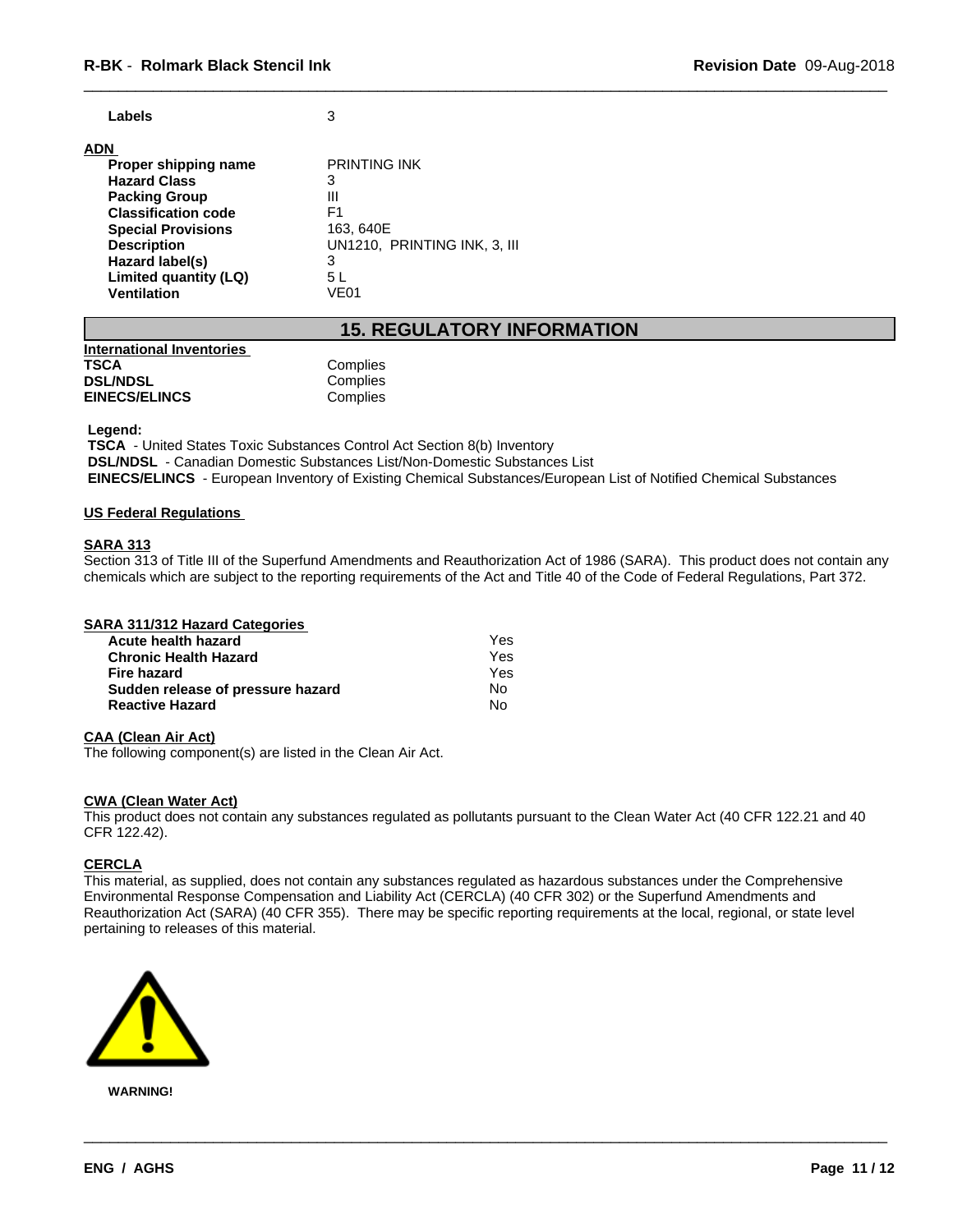This product can expose you to chemicals including those listed below, which is [are] known to the State of California to cause cancer, birth defects or other reproductive harm. For more information go to www.P65Warnings.ca.gov

| .<br><b>Chemical Name</b>    | California<br>o.<br>Proposition 65 |
|------------------------------|------------------------------------|
| '333-86-4<br>black<br>Carbon | Carcinoger                         |

#### **U.S. State Right-to-Know Regulations**

#### **US State Regulations**

| <b>Chemical Name</b>           | <b>New Jersey</b> | <b>Massachusetts</b> | Pennsylvania |
|--------------------------------|-------------------|----------------------|--------------|
| 4-hydroxy-4-methylpentan-2-one |                   |                      |              |
| 123-42-2                       |                   |                      |              |
| Carbon black                   |                   |                      |              |
| 1333-86-4                      |                   |                      |              |
| .<br>. .                       |                   |                      |              |

#### **U.S. EPA Label Information**

## **16. OTHER INFORMATION, INCLUDING DATE OF PREPARATION OF THE LAST REVISION**

| <b>NFPA</b>                               | <b>Health hazards 2</b>       | <b>Flammability 2</b>                              | Instability 0             | <b>Physical and chemical</b>                 |
|-------------------------------------------|-------------------------------|----------------------------------------------------|---------------------------|----------------------------------------------|
| <b>HMIS</b><br>Chronic Hazard Star Legend | Health hazards 2 <sup>*</sup> | <b>Flammability 2</b><br>* = Chronic Health Hazard | <b>Physical hazards</b> 0 | properties -<br><b>Personal protection X</b> |
| <b>Prepared By</b>                        |                               | Regulatory Compliance Department.                  |                           |                                              |
| <b>Revision Date</b>                      | 09-Aug-2018                   |                                                    |                           |                                              |
| <b>Revision Note</b><br><b>Disclaimer</b> | SDS sections updated.         |                                                    |                           |                                              |

The information provided in this Safety Data Sheet is correct to the best of our knowledge, information and belief at the date of its publication. The information given is designed only as a guidance for safe handling, use, processing, storage, transportation, disposal and release and is not to be considered a warranty or quality specification. The information relates only to the specific material designated and may not be valid for such material used in combination with any other materials or in any process, unless specified in the text. No express or implied warranty of merchantability or fitness for a particular purpose or use, with respect to the product information provided herein is given. The manufacturer disclosed in section 1 shall under no circumstance be liable for incidental or consequential damage nor makes any representation as to the information's accuracy or sufficiency. All suitability of use and safe handleing of this product is upon the user. This product is not to be repackaged. Any re-sale or repackaging of this product is a violation of the original terms of **sale, and the manufacturer shall not be held responsible whatsoever for the product or use thereof.**

**End of Safety Data Sheet**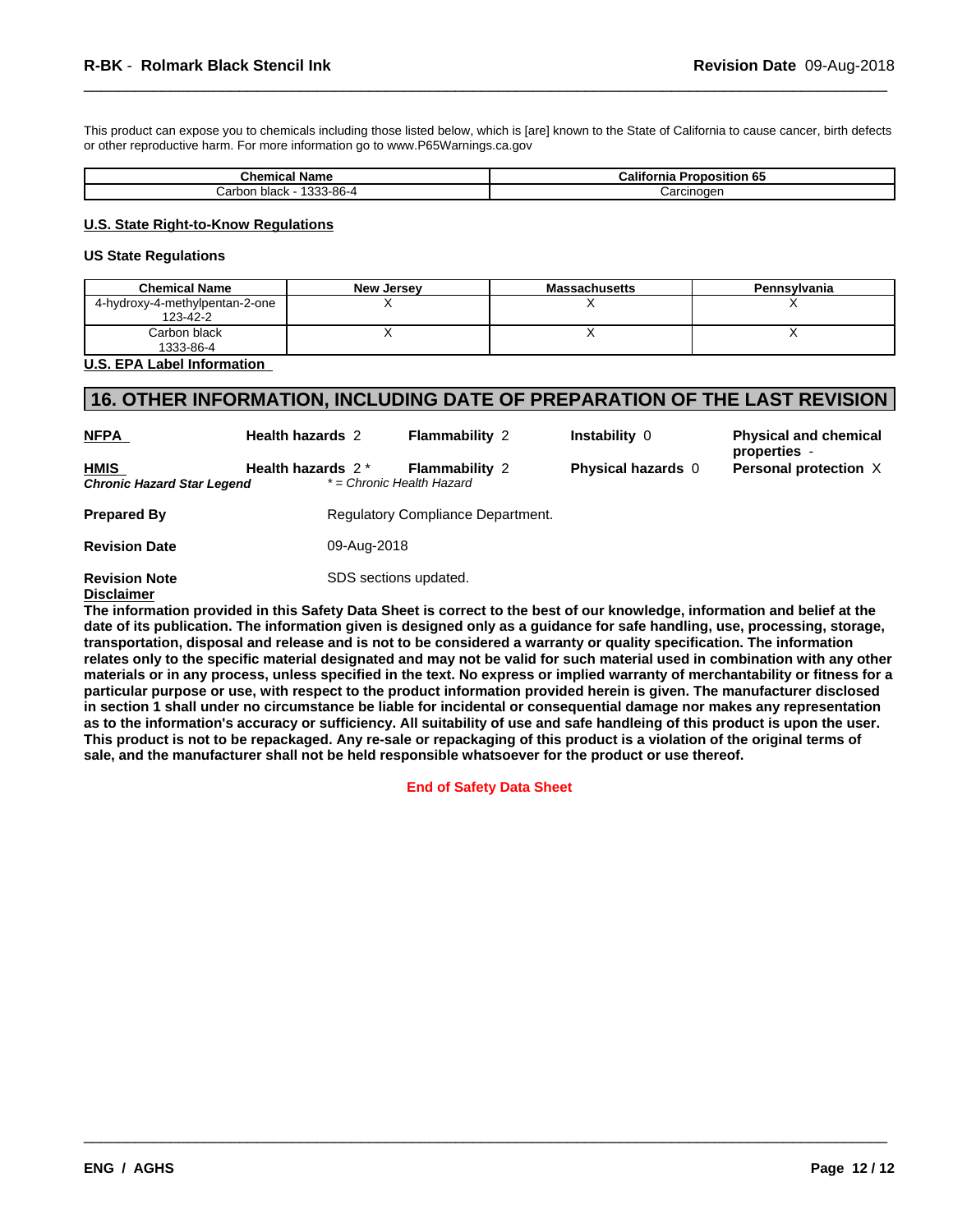*fecha de impresión 11.12.2014 Revisión: 11.12.2014*

# *SECCIÓN 1: Identificación de la sustancia o la mezcla y de la sociedad o la empresa · 1.1 Identificador del producto · Nombre comercial: R-BK1 Rolmark Black Stencil Ink · Número del artículo: 20887,20903,5A132,20928,20929,33564,4HY29 · 1.2 Usos pertinentes identificados de la sustancia o de la mezcla y usos desaconsejados No existen más datos relevantes disponibles. · Utilización del producto / de la elaboración Tintas de imprenta · 1.3 Datos del proveedor de la ficha de datos de seguridad · Fabricante/distribuidor: Marsh Shipping Supply Co.,LLC 926 McDonough Lake Road - Unit E Collinsville, IL 62234 USA · Área de información: customerservice@msscllc.com · 1.4 Teléfono de emergencia: Infotrac: 1-800-535-5053 International; 352-323-3500 (CALL COLLECT) SECCIÓN 2: Identificación de los peligros · 2.1 Clasificación de la sustancia o de la mezcla · Clasificación con arreglo al Reglamento (CE) n° 1272/2008 GHS02 llama Líq. infl. 3 H226 Líquidos y vapores inflamables. GHS08 peligro para la salud Carc. 2 H351 Se sospecha que provoca cáncer.* . . . . . . . . . *GHS07 Irrit. oc. 2A H319 Provoca irritación ocular grave. · Clasificación con arreglo a la Directiva 67/548/CEE o Directiva 1999/45/CE Xi; Irritante R36: Irrita los ojos. · Indicaciones adicionales sobre los riesgos para personas y el medio ambiente: Es obligatorio identificar el producto según el procedimiento de cálculo de la última versión válida de la "Directiva general de clasificación de preparaciones de la UE". · Sistema de clasificación: La clasificación corresponde a las listas actuales de la CE, pero siempre completada por la literatura especializada y los informes de las empresas. · 2.2 Elementos de la etiqueta · Etiquetado con arreglo al Reglamento (CE) n° 1272/2008 El producto se ha clasificado y etiquetado de conformidad con el reglamento CLP. · Pictogramas de peligro GHS02, GHS07, GHS08 · Palabra de advertencia Atención* ( se continua en página 2 )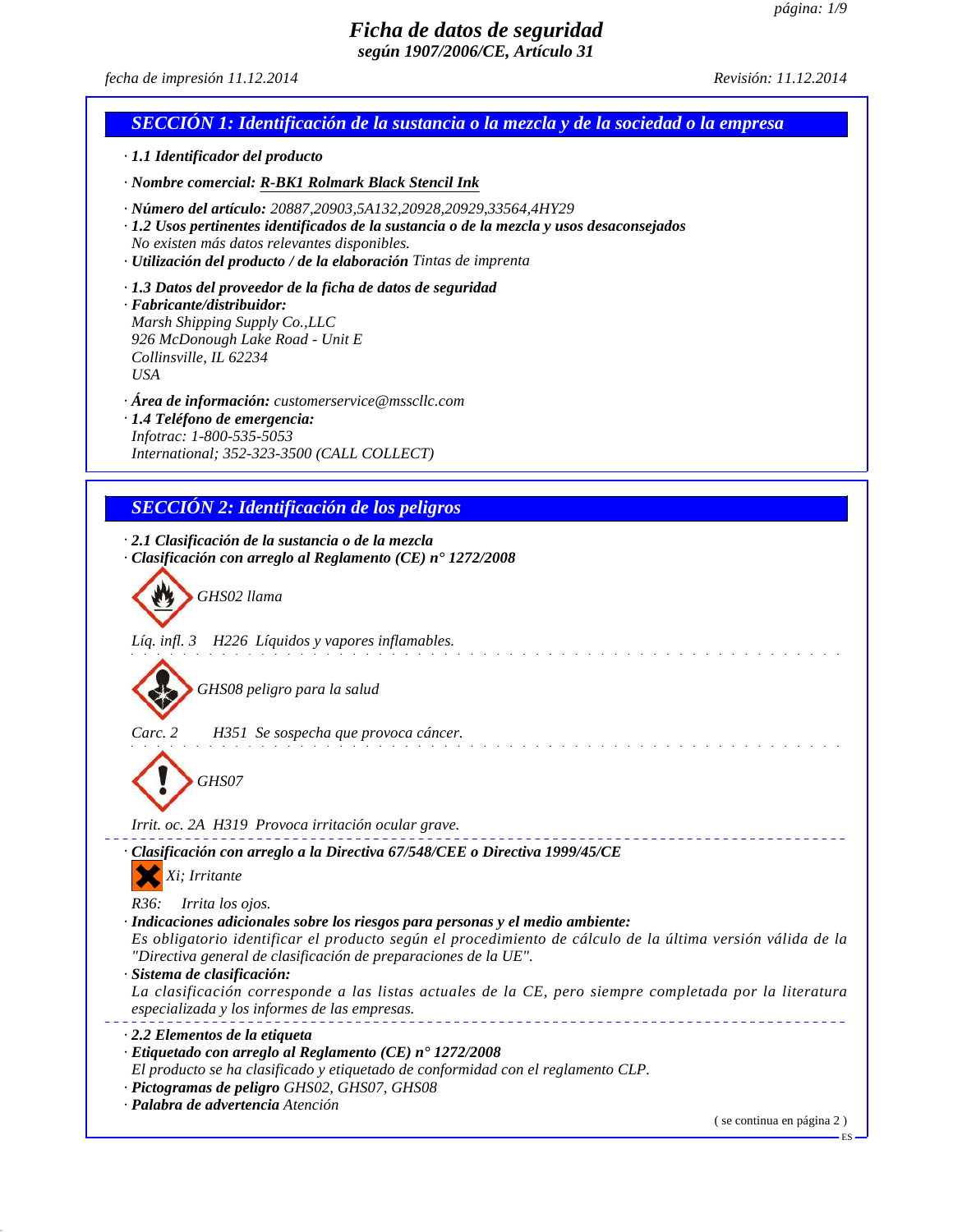*fecha de impresión 11.12.2014 Revisión: 11.12.2014*

## *Nombre comercial: R-BK1 Rolmark Black Stencil Ink*

|                                    | (se continua en página 1)                                                                                                                               |
|------------------------------------|---------------------------------------------------------------------------------------------------------------------------------------------------------|
|                                    | Componentes peligrosos a indicar en el etiquetaje:                                                                                                      |
| negro de carbón                    |                                                                                                                                                         |
| · Indicaciónes de peligro          |                                                                                                                                                         |
|                                    | H226 Líquidos y vapores inflamables.                                                                                                                    |
|                                    | H319 Provoca irritación ocular grave.                                                                                                                   |
|                                    | H351 Se sospecha que provoca cáncer.                                                                                                                    |
| Consejos de prudencia              |                                                                                                                                                         |
| <i>P210</i>                        | Mantener alejado de fuentes de calor, chispas, llama abierta o superficies calientes. - No                                                              |
|                                    | fumar.                                                                                                                                                  |
| P241                               | Utilizar un material eléctrico, de ventilación o de iluminación/antideflagrante.                                                                        |
|                                    | P303+P361+P353 EN CASO DE CONTACTO CON LA PIEL (o el pelo): Quitarse inmediatamente las prendas<br>contaminadas. Aclararse la piel con agua o ducharse. |
|                                    | P305+P351+P338 EN CASO DE CONTACTO CON LOS OJOS: Aclarar cuidadosamente con agua durante                                                                |
|                                    | varios minutos. Quitar las lentes de contacto, si lleva y resulta fácil. Seguir aclarando.                                                              |
| P <sub>405</sub>                   | Guardar bajo llave.                                                                                                                                     |
| <i>P501</i>                        | Eliminar el contenido o el recipiente conforme a la reglamentación local/regional/nacional/                                                             |
|                                    | <i>internacional.</i>                                                                                                                                   |
| $\cdot$ 2.3 Otros peligros         |                                                                                                                                                         |
|                                    | $\cdot$ Resultados de la valoración PBT y mPmB                                                                                                          |
| $\cdot$ <b>PBT</b> : No aplicable. |                                                                                                                                                         |

*· mPmB: No aplicable.*

### *SECCIÓN 3: Composición/información sobre los componentes*

*· 3.2 Caracterización química: Mezclas*

*· Descripción: Mezcla formada por las substancias especificadas a continuación con adiciones no peligrosas.*

| Componentes peligrosos:    |                                                                                                   |       |
|----------------------------|---------------------------------------------------------------------------------------------------|-------|
| $CAS: 123-42-2$            | $4$ -hidroxi-4-metil-pentanona                                                                    | 81,8% |
| EINECS: 204-626-7 $Xi$ R36 |                                                                                                   |       |
|                            | Líq. infl. 3, H226; D Irrit. oc. 2, H319                                                          |       |
|                            | Polymer of modified Rosin Resin                                                                   | 5.8%  |
|                            | R18                                                                                               |       |
| CAS: 1333-86-4             | negro de carbón                                                                                   | 5,6%  |
|                            | EINECS: 215-609-9 sustancia a la que se aplica un límite comunitario de exposición en el lugar de |       |
|                            | trabajo                                                                                           |       |
|                            | Carc. 2, H351                                                                                     |       |
|                            | · Indicaciones adicionales: For the wording of the listed risk phrases refer to section 16.       |       |

## *SECCIÓN 4: Primeros auxilios*

#### *· 4.1 Descripción de los primeros auxilios*

- *· Instrucciones generales:*
- *Llevar las personas afectadas al aire libre.*
- *Recurrir a un médico de inmediato.*
- *· En caso de inhalación del producto: Suministrar aire fresco. En caso de trastornos, consultar al médico.*
- *· En caso de contacto con la piel: Lavar inmediatamente con agua.*
- *· En caso de con los ojos:*

*Limpiar los ojos abiertos durante varios minutos con agua corriente. En caso de trastornos persistentes consultar un médico.*

*· En caso de ingestión: No provocar el vómito y solicitar asistencia médica inmediata.*

( se continua en página 3 )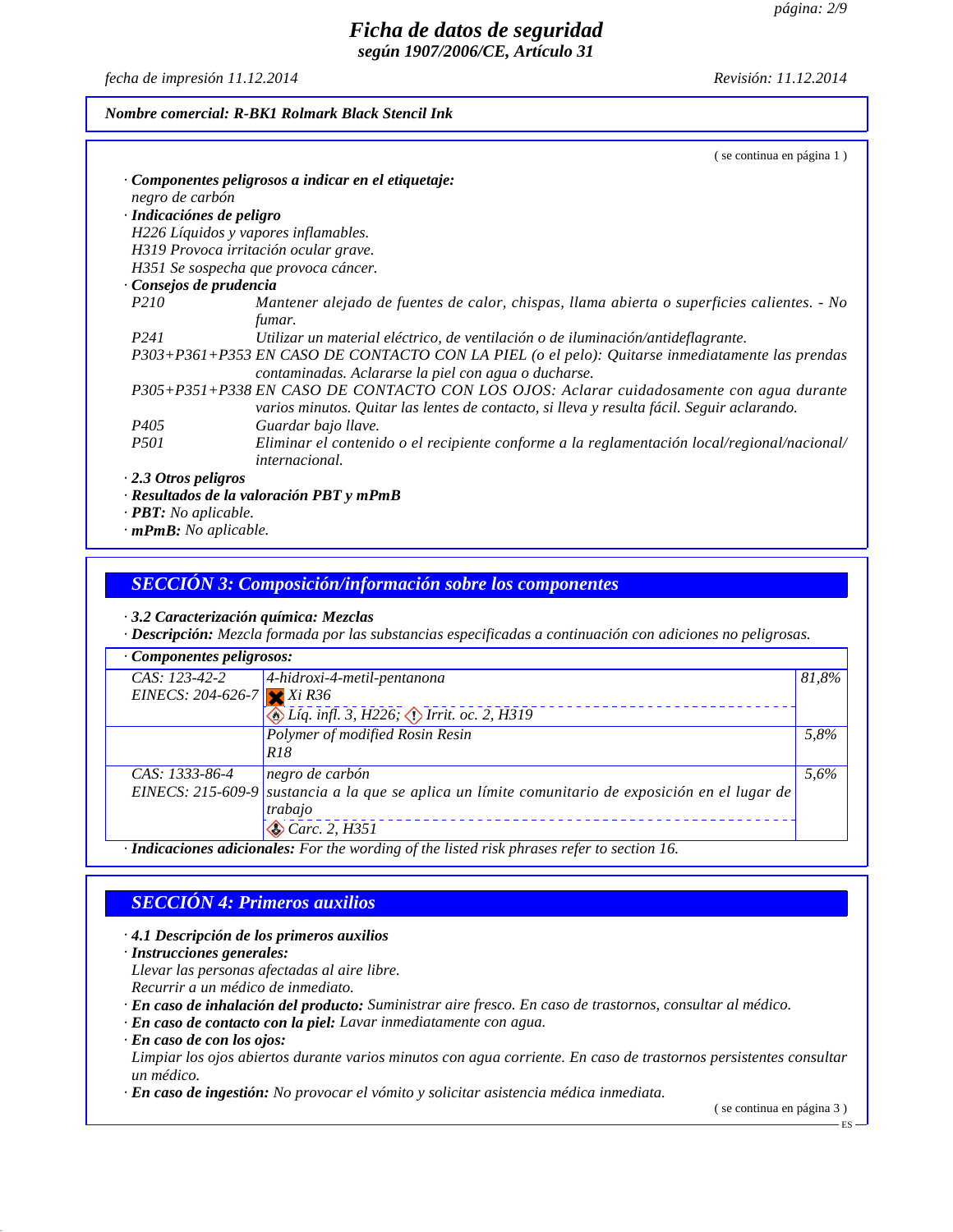*fecha de impresión 11.12.2014 Revisión: 11.12.2014*

## *Nombre comercial: R-BK1 Rolmark Black Stencil Ink*

( se continua en página 2 )

*· 4.2 Principales síntomas y efectos, agudos y retardados Disnea (asfixia) Dolor de cabeza Mareo Sed Espasmos Trastornos estomacales e intestinales Tos Reacciones alérgicas Náuseas*

*· 4.3 Indicación de toda atención médica y de los tratamientos especiales que deban dispensarse inmediatamente No existen más datos relevantes disponibles.*

### *SECCIÓN 5: Medidas de lucha contra incendios*

*· 5.1 Medios de extinción*

- *· Sustancias extintoras apropiadas: CO2, polvo extintor o chorro de agua rociada. Combatir incendios mayores con chorro de agua rociada o espuma resistente al alcohol.*
- *· 5.2 Peligros específicos derivados de la sustancia o la mezcla Oxidos azoicos (NOx) Monóxido de carbono (CO)*
- *· 5.3 Recomendaciones para el personal de lucha contra incendios · Equipo especial de protección: Llevar puesto un aparato de respiración autónomo.*

*Llevar puesto un traje de protección total.*

*· Indicaciones adicionales Los restos de incendio así como el agua de extinción contaminada deben desecharse de acuerdo con las normativas vigentes.*

*El agua de extinción contaminada debe recogerse por separado y no debe ser vertida al alcantarillado.*

### *SECCIÓN 6: Medidas en caso de vertido accidental*

| $\cdot$ 6.1 Precauciones personales, equipo de protección y procedimientos de emergencia                  |  |
|-----------------------------------------------------------------------------------------------------------|--|
| Llevar puesto equipo de protección. Mantener alejadas las personas sin protección.                        |  |
| Asegurarse de que haya suficiente ventilación.                                                            |  |
| Usar ropa de protección personal.                                                                         |  |
| · 6.2 Precauciones relativas al medio ambiente:                                                           |  |
| No dejar que se introduzca en el alcantarillado ni que contamine las aguas.                               |  |
| Evitar que penetre en la canalización /aguas de superficie /agua subterráneas.                            |  |
| Evitar la expansión de superficie (por ejemplo mediante barreras constructivas o barreras de aceite).     |  |
| $\cdot$ 6.3 Métodos y material de contención y de limpieza:                                               |  |
| Quitar con material absorbente (arena, kieselgur, aglutinante de ácidos, aglutinante universal, aserrín). |  |
| Desechar el material contaminado como vertido según item 13.                                              |  |
| Asegurar suficiente ventilación.                                                                          |  |
| $\cdot$ 6.4 Referencia a otras secciones                                                                  |  |
| Ver capítulo 7 para mayor información sobre una manipulación segura.                                      |  |
| Ver capítulo 8 para mayor información sobre el equipo personal de protección.                             |  |
| Para mayor información sobre cómo desechar el producto, ver capítulo 13.                                  |  |
|                                                                                                           |  |

( se continua en página 4 )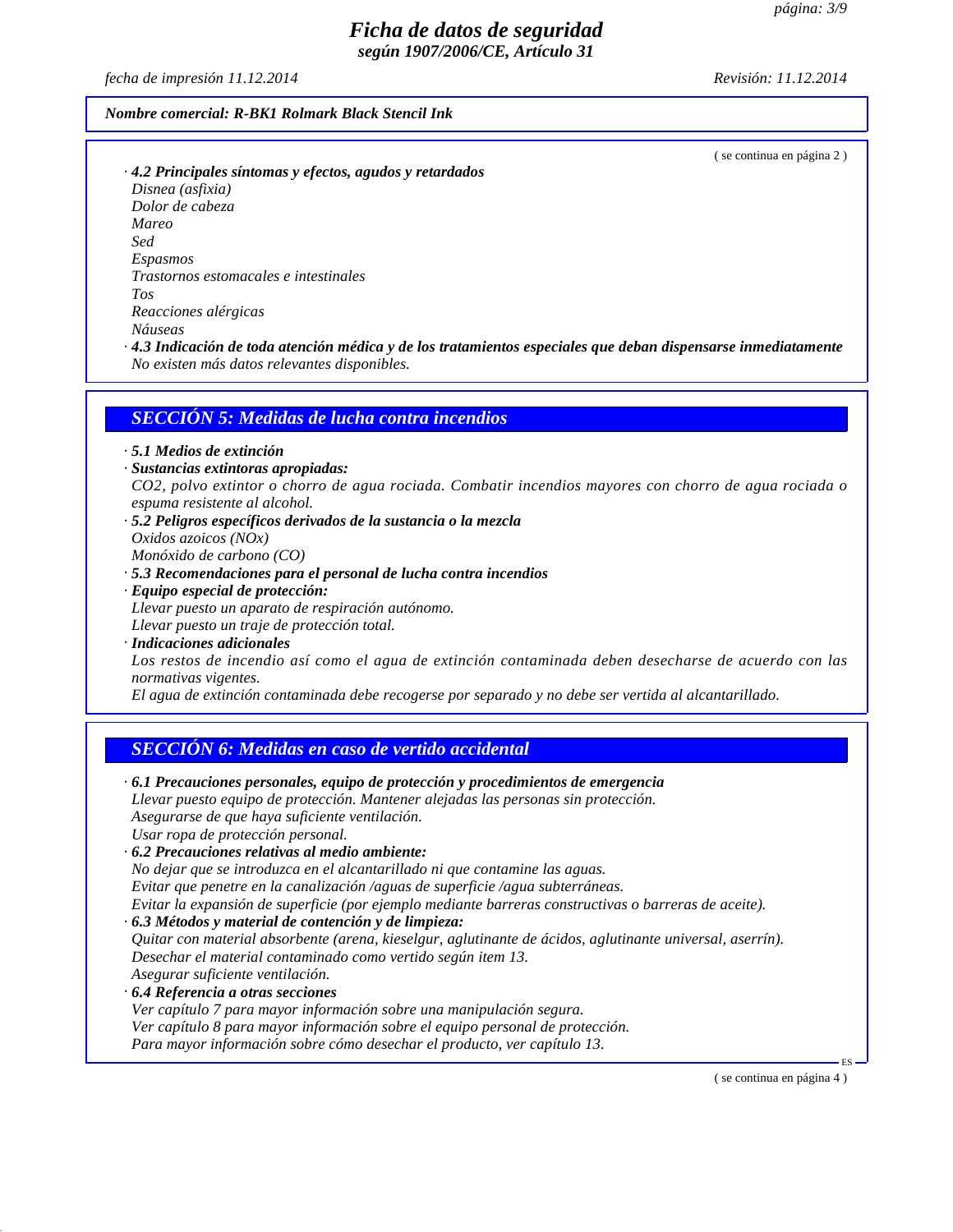*fecha de impresión 11.12.2014 Revisión: 11.12.2014*

# *Nombre comercial: R-BK1 Rolmark Black Stencil Ink*

( se continua en página 3 )

| <b>SECCIÓN 7: Manipulación y almacenamiento</b>                                                                                                                                         |                                                                                                             |
|-----------------------------------------------------------------------------------------------------------------------------------------------------------------------------------------|-------------------------------------------------------------------------------------------------------------|
| · 7.1 Precauciones para una manipulación segura                                                                                                                                         |                                                                                                             |
| Almacenar, en envases bien cerrados, en un ambiente seco y fresco.                                                                                                                      |                                                                                                             |
| Proteger del calor y de la luz directa del sol.                                                                                                                                         |                                                                                                             |
| Asegurar suficiente ventilación /aspiración en el puesto de trabajo.                                                                                                                    |                                                                                                             |
| Evitar la formación de aerosoles.                                                                                                                                                       |                                                                                                             |
| Manipular con cuidado - evitar choques, roces y golpes.                                                                                                                                 |                                                                                                             |
|                                                                                                                                                                                         | · Prevención de incendios y explosiones: Tomar medidas contra las cargas electrostáticas.                   |
| · 7.2 Condiciones de almacenamiento seguro, incluidas posibles incompatibilidades                                                                                                       |                                                                                                             |
| $\cdot$ Almacenamiento:                                                                                                                                                                 |                                                                                                             |
| · Exigencias con respecto al almacén y los recipientes:                                                                                                                                 |                                                                                                             |
| Conservar sólo en el envase original.                                                                                                                                                   |                                                                                                             |
| Evitar de manera segura la penetración en el suelo.                                                                                                                                     |                                                                                                             |
| · Normas en caso de un almacenamiento conjunto:                                                                                                                                         | No almacenar junto con sustancias oxidantes, ácidas o combinaciones de metales pesados.                     |
| No almacenar junto con alimentos.                                                                                                                                                       |                                                                                                             |
| · Indicaciones adicionales sobre las condiciones de almacenamiento:                                                                                                                     |                                                                                                             |
| Mantener el recipiente cerrado herméticamente.                                                                                                                                          |                                                                                                             |
| Almacenarlo en envases bien cerrados en un lugar fresco y seco.                                                                                                                         |                                                                                                             |
| Proteger de la humedad y del agua.                                                                                                                                                      |                                                                                                             |
| Proteger de la luz.                                                                                                                                                                     |                                                                                                             |
| · 7.3 Usos específicos finales No existen más datos relevantes disponibles.                                                                                                             |                                                                                                             |
| <b>SECCIÓN 8: Controles de exposición/protección individual</b>                                                                                                                         |                                                                                                             |
|                                                                                                                                                                                         | Componentes con valores límite admisibles que deben controlarse en el puesto de trabajo:                    |
| 123-42-2 4-hidroxi-4-metil-pentanona                                                                                                                                                    |                                                                                                             |
| LEP 241 $mg/m^3$ , 50 ppm                                                                                                                                                               |                                                                                                             |
| 1333-86-4 negro de carbón                                                                                                                                                               |                                                                                                             |
| LEP 3,5 $mg/m^3$                                                                                                                                                                        |                                                                                                             |
|                                                                                                                                                                                         | · Indicaciones adicionales: Como base se han utilizado las listas vigentes en el momento de la elaboración. |
|                                                                                                                                                                                         |                                                                                                             |
|                                                                                                                                                                                         |                                                                                                             |
|                                                                                                                                                                                         |                                                                                                             |
| Se deben observar las medidas de seguridad para el manejo de productos químicos.                                                                                                        |                                                                                                             |
| Mantener alejado de alimentos, bebidas y alimentos para animales.                                                                                                                       |                                                                                                             |
| Quitarse de inmediato la ropa ensuciada o impregnada.                                                                                                                                   |                                                                                                             |
| Lavarse las manos antes de las pausas y al final del trabajo.                                                                                                                           |                                                                                                             |
| No respirar los gases /vapores /aerosoles.                                                                                                                                              |                                                                                                             |
| Evitar el contacto con los ojos y la piel.                                                                                                                                              |                                                                                                             |
|                                                                                                                                                                                         | Las mujeres embarazadas deben evitar imperativamente la aspiración y el contacto con la piel.               |
| No comer, beber, fumar o esnifar tabaco durante el trabajo.                                                                                                                             |                                                                                                             |
| 8.1 Parámetros de control<br>$\cdot$ 8.2 Controles de la exposición<br>· Equipo de protección individual:<br>· Medidas generales de protección e higiene:<br>· Protección respiratoria: |                                                                                                             |
| Si la ventilación es insuficiente, usar protección respiratoria.<br>Use only with adequate ventillatiion.                                                                               |                                                                                                             |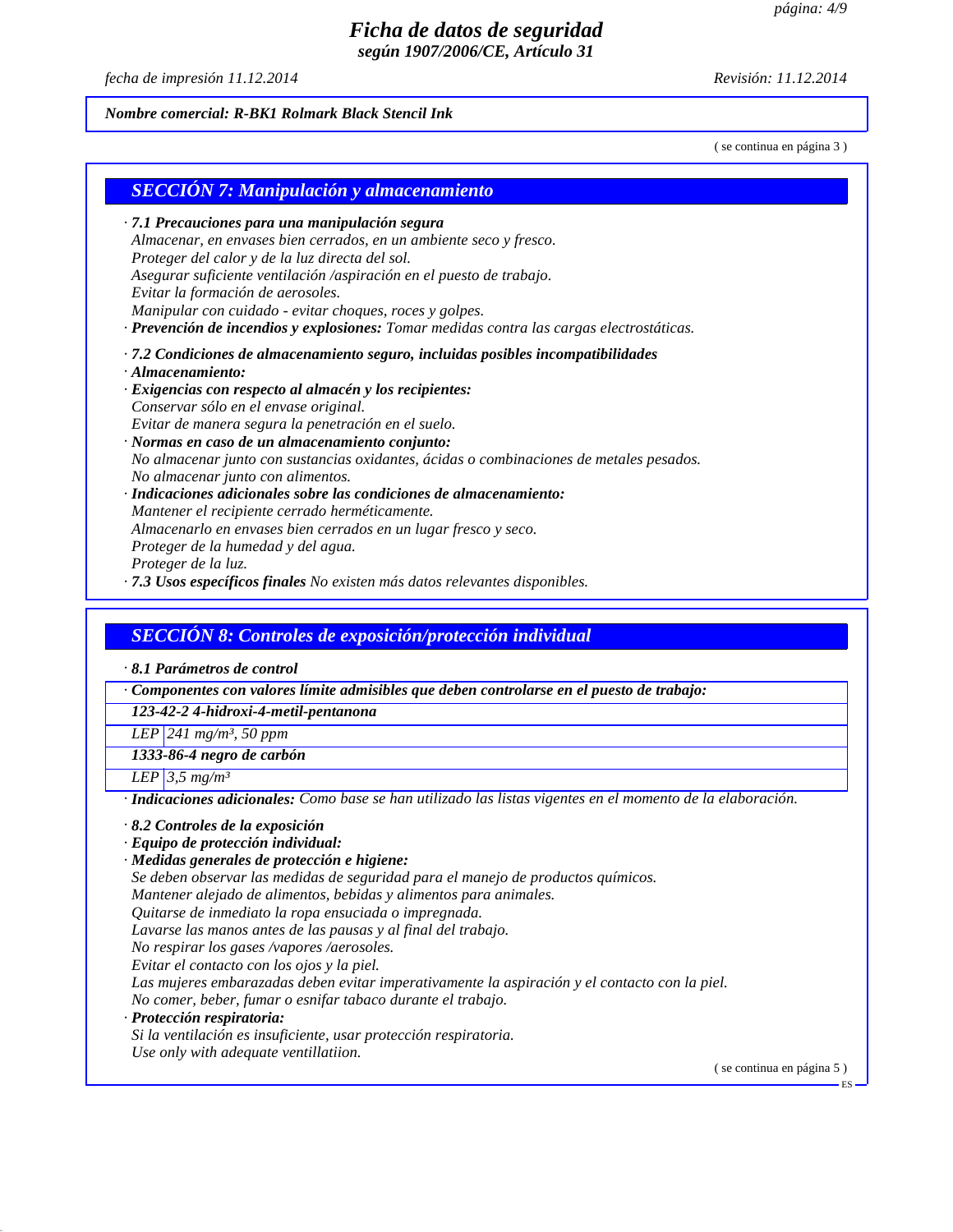*fecha de impresión 11.12.2014 Revisión: 11.12.2014*

*Nombre comercial: R-BK1 Rolmark Black Stencil Ink*

( se continua en página 4 )

*· Protección de manos:*



*Guantes de protección*

*· Material de los guantes Caucho nitrílico · Protección de ojos:*



*Gafas de protección herméticas*

### *· Protección del cuerpo: Ropa protectora resistente a los disolventes Ropa protectora impermeable*

## *SECCIÓN 9: Propiedades físicas y químicas*

| · 9.1 Información sobre propiedades físicas y químicas básicas |                                   |
|----------------------------------------------------------------|-----------------------------------|
| $\cdot$ Datos generales                                        |                                   |
| ·A <sub>s</sub> pecto:                                         |                                   |
| Forma:                                                         | Líquido                           |
| Color:                                                         | Negro                             |
| $·$ <i>Olor</i> :                                              | Similar al del alcohol            |
| · Umbral olfativo:                                             | No determinado.                   |
| $\cdot$ valor pH:                                              | No determinado.                   |
| Cambio de estado                                               |                                   |
| Punto de fusión /campo de fusión:                              | Indeterminado.                    |
| Punto de ebullición /campo de ebullición: $150 °C$             |                                   |
| · Punto de inflamación:                                        | 58 $\degree C$                    |
| · Inflamabilidad (sólido, gaseiforme):                         | No aplicable.                     |
| · Temperatura de ignición:                                     | 620 °C                            |
| · Temperatura de descomposición:                               | No determinado.                   |
| $\cdot$ Autoinflamabilidad:                                    | El producto no es autoinflamable. |
| · Peligro de explosión:                                        | No determinado.                   |
| · Límites de explosión:                                        |                                   |
| <b>Inferior:</b>                                               | $1.4$ Vol $\%$                    |
| Superior:                                                      | 8.1 Vol %                         |
| $\cdot$ Presión de vapor a 20 °C:                              | 1,1 hPa                           |
| $\cdot$ Densidad a 20 $\cdot$ C:                               | 0,9899 $g/cm^3$                   |
| · Densidad relativa                                            | No determinado.                   |
| · Densidad de vapor                                            | No determinado.                   |
| · Velocidad de evaporación                                     | No determinado.                   |
| · Solubilidad en / miscibilidad con                            |                                   |
| agua:                                                          | Poco o no mezclable.              |
|                                                                | (se continua en página 6)         |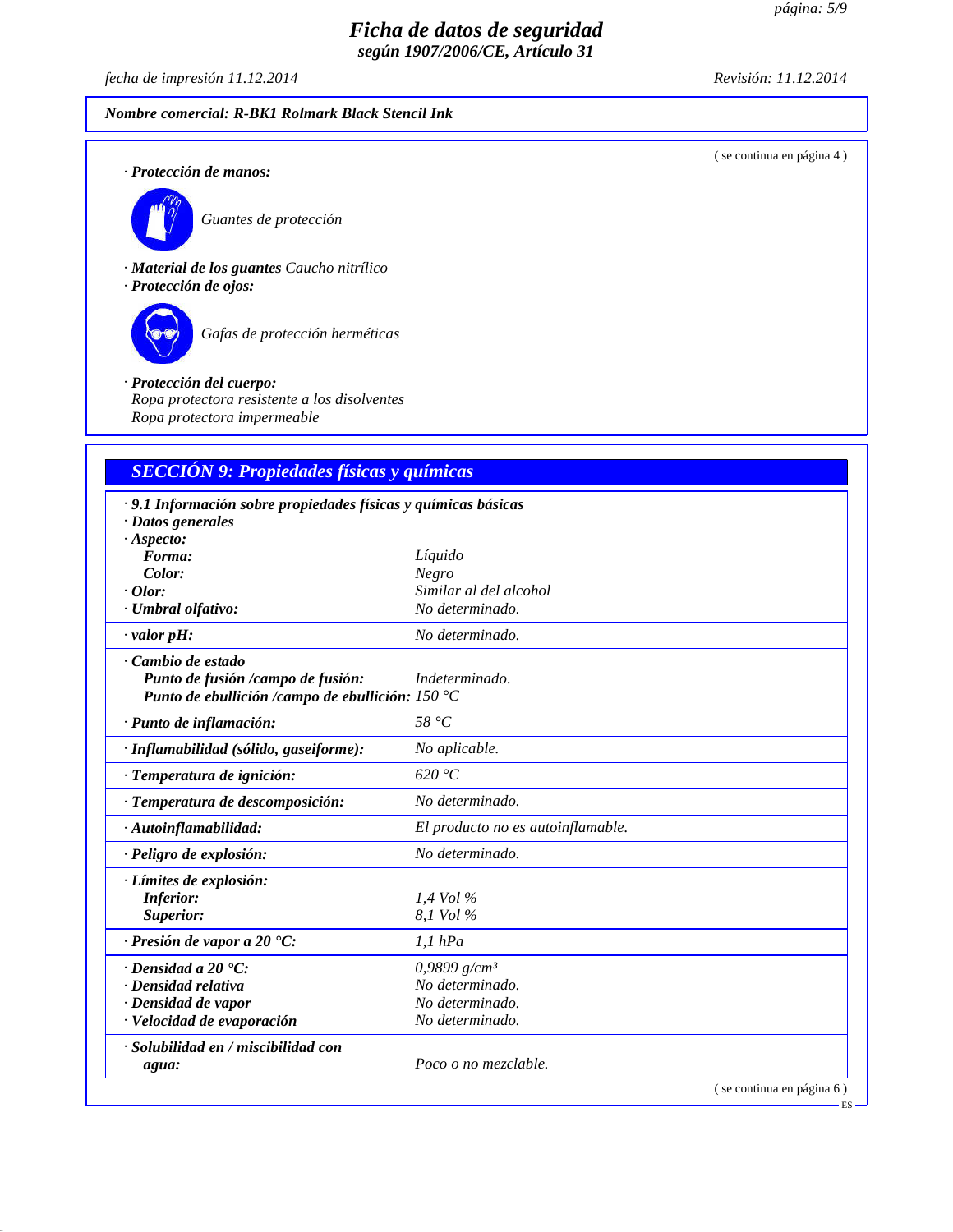*fecha de impresión 11.12.2014 Revisión: 11.12.2014*

### *Nombre comercial: R-BK1 Rolmark Black Stencil Ink*

|                                                  | se continua en página 5)                     |  |
|--------------------------------------------------|----------------------------------------------|--|
| $\cdot$ Coeficiente de reparto (n-octanol/agua): | No determinado.                              |  |
| · Viscosidad:                                    |                                              |  |
| Dinámica:                                        | No determinado.                              |  |
| Cinemática:                                      | No determinado.                              |  |
| Concentración del disolvente:                    |                                              |  |
| Disolventes orgánicos:                           | 81.8%                                        |  |
| Contenido de cuerpos sólidos:                    | $18.2\%$                                     |  |
| · 9.2 Información adicional                      | No existen más datos relevantes disponibles. |  |

## *SECCIÓN 10: Estabilidad y reactividad*

- *· 10.1 Reactividad*
- *· 10.2 Estabilidad química*
- *· Descomposición térmica / condiciones que deben evitarse: No se descompone al emplearse adecuadamente.*
- *· 10.3 Posibilidad de reacciones peligrosas Reacciona con ácidos, álcalis y oxidantes.*
- *· 10.4 Condiciones que deben evitarse No existen más datos relevantes disponibles.*
- *· 10.5 Materiales incompatibles: No existen más datos relevantes disponibles.*
- *· 10.6 Productos de descomposición peligrosos: Gases nitrosos*

*Monóxido de carbono y dióxido de carbono*

## *SECCIÓN 11: Información toxicológica*

- *· 11.1 Información sobre los efectos toxicológicos*
- *· Toxicidad aguda:*

*· Valores LD/LC50 (dosis letal /dosis letal = 50%) relevantes para la clasificación:*

*123-42-2 4-hidroxi-4-metil-pentanona*

*Oral LD50 4000 mg/kg (rat)*

*Dermal LD50 13630 mg/kg (rab)*

- *· Efecto estimulante primario:*
- *· en la piel: Irrita la piel y las mucosas.*
- *· en el ojo: Produce irritaciones.*
- *· Sensibilización:*

*Puede producir un efecto sensibilizante por aspiración en caso de exposición prolongada.*

*En caso de exposición prolongada, puede producir un efecto sensibilizante al entrar en contacto con la piel. · Indicaciones toxicológicas adicionales:*

*En conformidad con el procedimiento de cálculo contenido en la última versión de la Normativa General de Clasificación de la CE para Preparados, el producto tiene los siguientes riesgos:*

*Irritante Peligro de resorción por la piel.*

*· Efectos CMR (carcinogenicidad, mutagenicidad y toxicidad para la reproducción)*

*Carc. 2*

## *SECCIÓN 12: Información ecológica*

*· 12.1 Toxicidad*

*· Toxicidad acuática: No existen más datos relevantes disponibles.*

( se continua en página 7 )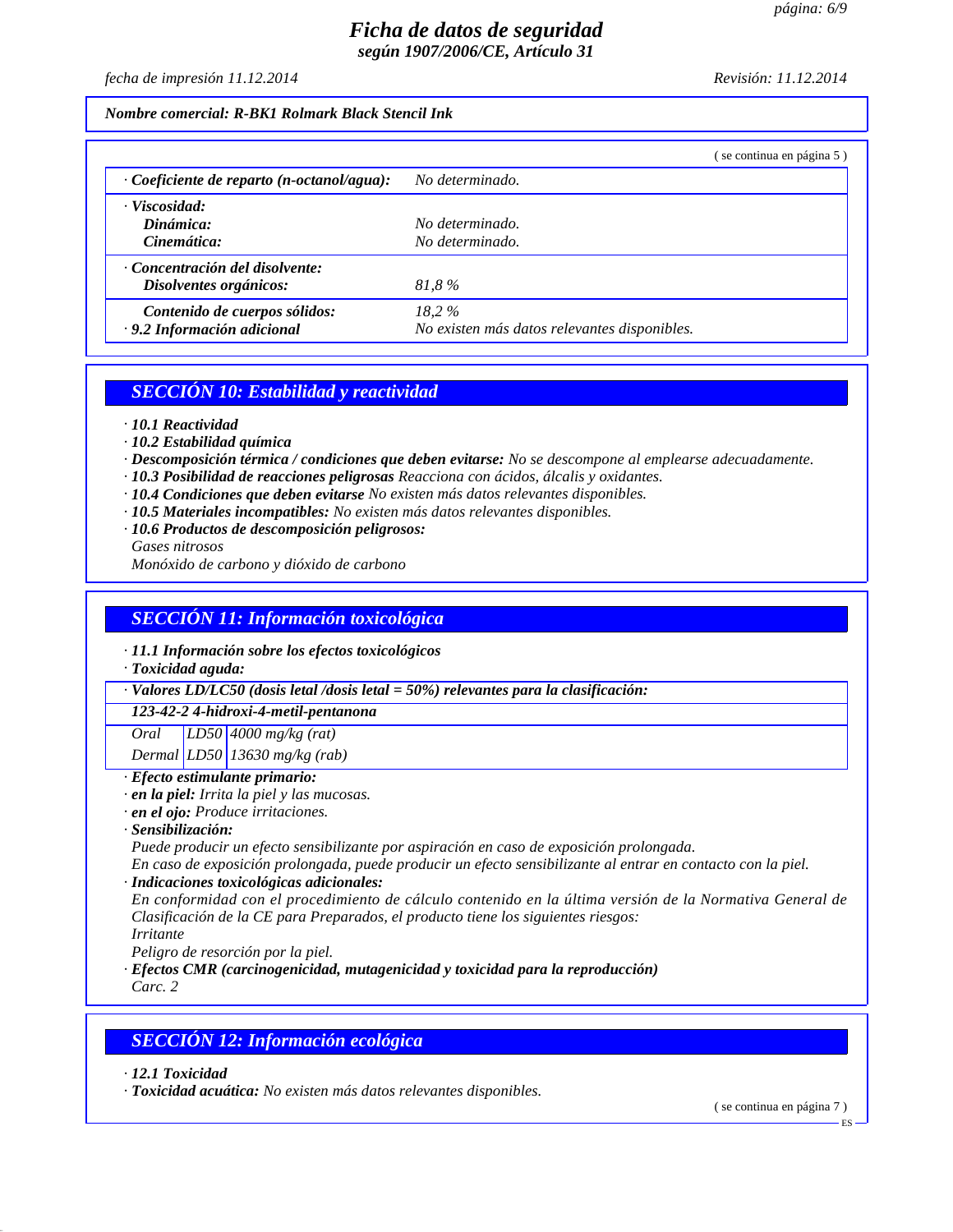ES

## *Ficha de datos de seguridad según 1907/2006/CE, Artículo 31*

*fecha de impresión 11.12.2014 Revisión: 11.12.2014*

( se continua en página 6 )

## *Nombre comercial: R-BK1 Rolmark Black Stencil Ink*

- *· 12.2 Persistencia y degradabilidad No existen más datos relevantes disponibles.*
- *· 12.3 Potencial de bioacumulación No existen más datos relevantes disponibles.*
- *· 12.4 Movilidad en el suelo No existen más datos relevantes disponibles.*
- *· Indicaciones medioambientales adicionales:*
- *· Indicaciones generales:*

*Nivel de riesgo para el agua 1 (autoclasificación): escasamente peligroso para el agua La información ha sido deducida a partir de las propiedades de los componentes del producto.*

- *· 12.5 Resultados de la valoración PBT y mPmB*
- *· PBT: No aplicable.*

*· mPmB: No aplicable.*

*· 12.6 Otros efectos adversos No existen más datos relevantes disponibles.*

*SECCIÓN 13: Consideraciones relativas a la eliminación*

*· 13.1 Métodos para el tratamiento de residuos*

- *· Recomendación: No debe desecharse con la basura doméstica. No debe llegar al alcantarillado.*
- *· Embalajes sin limpiar:*
- *· Recomendación: Eliminar conforme a las disposiciones oficiales.*

# *SECCIÓN 14: Información relativa al transporte · 14.1 Número UN · ADR, IMDG, IATA UN1210 · 14.2 Designación oficial de transporte de las Naciones Unidas · ADR 1210 TINTAS DE IMPRENTA no viscoso · IMDG, IATA PRINTING INK · 14.3 Clase(s) de peligro para el transporte · ADR, IMDG, IATA · Clase 3 Líquidos inflamables · Etiqueta 3 · 14.4 Grupo de embalaje · ADR, IMDG, IATA III · 14.5 Peligros para el medio ambiente: No aplicable. · 14.6 Precauciones particulares para los usuarios Atención: Líquidos inflamables · Número Kemler: 30 · Número EMS: F-E,S-D · 14.7 Transporte a granel con arreglo al anexo II del Convenio Marpol 73/78 y del Código IBC No aplicable.* ( se continua en página 8 )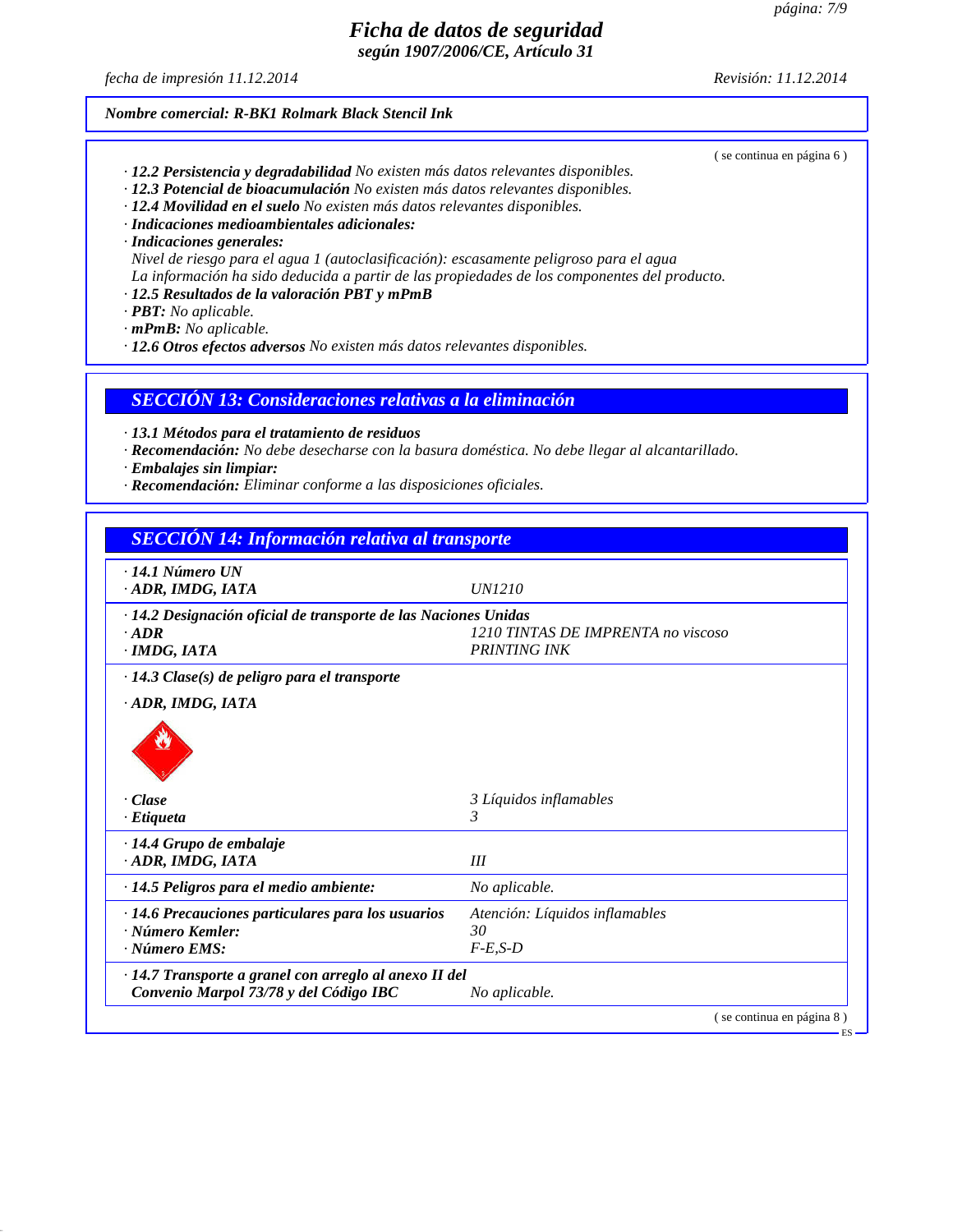*fecha de impresión 11.12.2014 Revisión: 11.12.2014*

*Nombre comercial: R-BK1 Rolmark Black Stencil Ink*

|                                        | (se continua en página 7)                           |
|----------------------------------------|-----------------------------------------------------|
| · Transporte/datos adicionales:        |                                                     |
| $\cdot$ ADR                            |                                                     |
| Cantidades limitadas (LO)              | 5L                                                  |
| $\cdot$ Cantidades exceptuadas (EQ)    | Código: El                                          |
|                                        | Cantidad neta máxima por envase interior: 30 ml     |
|                                        | Cantidad neta máxima por embalaje exterior: 1000 ml |
| Categoria de transporte                |                                                     |
| · Código de restricción del túnel      | D/E                                                 |
| $\cdot$ IMDG                           |                                                     |
| Limited quantities $(LQ)$              | 5L                                                  |
| $\cdot$ Excepted quantities (EQ)       | Code: El                                            |
|                                        | Maximum net quantity per inner packaging: 30 ml     |
|                                        | Maximum net quantity per outer packaging: 1000 ml   |
| · "Reglamentación Modelo" de la UNECE: | UN1210, TINTAS DE IMPRENTA, 3, III                  |

## *SECCIÓN 15: Información reglamentaria*

*· 15.1 Reglamentación y legislación en materia de seguridad, salud y medio ambiente específicas para la sustancia o la mezcla*

*· Disposiciones nacionales:*

*· Clase de peligro para las aguas: CPA 1 (autoclasificación): poco peligroso para el agua.*

*· 15.2 Evaluación de la seguridad química: Una evaluación de la seguridad química no se ha llevado a cabo.*

## *SECCIÓN 16: Otra información*

*Esta Hoja de Datos sobre Seguridad de Materiales (MSDS) se proporciona al comprador del material al cual ésta se refiere, sin implicar representación ni garantia en lo relacionado a la integridad o precisión de la información o recomendaciones contenidas en la presente. Esta MSDS no está destinada a crear responsabilidad de ningún tipo por parte de Marsh Shipping Supply Co., LLC. En ningún caso será Marsh Shipping Supply Co., LLC. responsable por ninguna muerte, lesión o daño de ninguna naturaleza resultante del uso, confianza, o uso indebido de la MSDS o del material al cual ésta se refiere. No se ofrecen por la presente representaciones ni garantías, ya sea expresas o implícitas, de comerciabilidad, idoneidad para un propósito particular o de ninguna otra naturaleza. esta MSDS no ha sido diseñada como recomendación para usos que infringen patentes válidas ni para extender licencias bajo patentes válidas. Esta MSDS se proporciona copn la condición expresa de que todas las personas que la reciban harán su propia determinación respecto a la idoneidad para sus propósitos antes del uso. El comprador tiene responsabilidad total por el cumplimiento de los reglamentos aplicables federales, estatales o locales respecto a la distribución de la MSDS y a la venta y uso del material al cual ésta se refiere.*

#### *· Frases relevantes*

*H226 Líquidos y vapores inflamables.*

*H319 Provoca irritación ocular grave.*

*H351 Se sospecha que provoca cáncer.*

*R18 Al usarlo pueden formarse mezclas aire-vapor explosivas/inflamables.*

*R36 Irrita los ojos.*

*· Interlocutor: Compliance Department*

*· Abreviaturas y acrónimos:*

*RID: Règlement international concernant le transport des marchandises dangereuses par chemin de fer (Regulations Concerning the International Transport of Dangerous Goods by Rail) ICAO: International Civil Aviation Organization*

( se continua en página 9 )